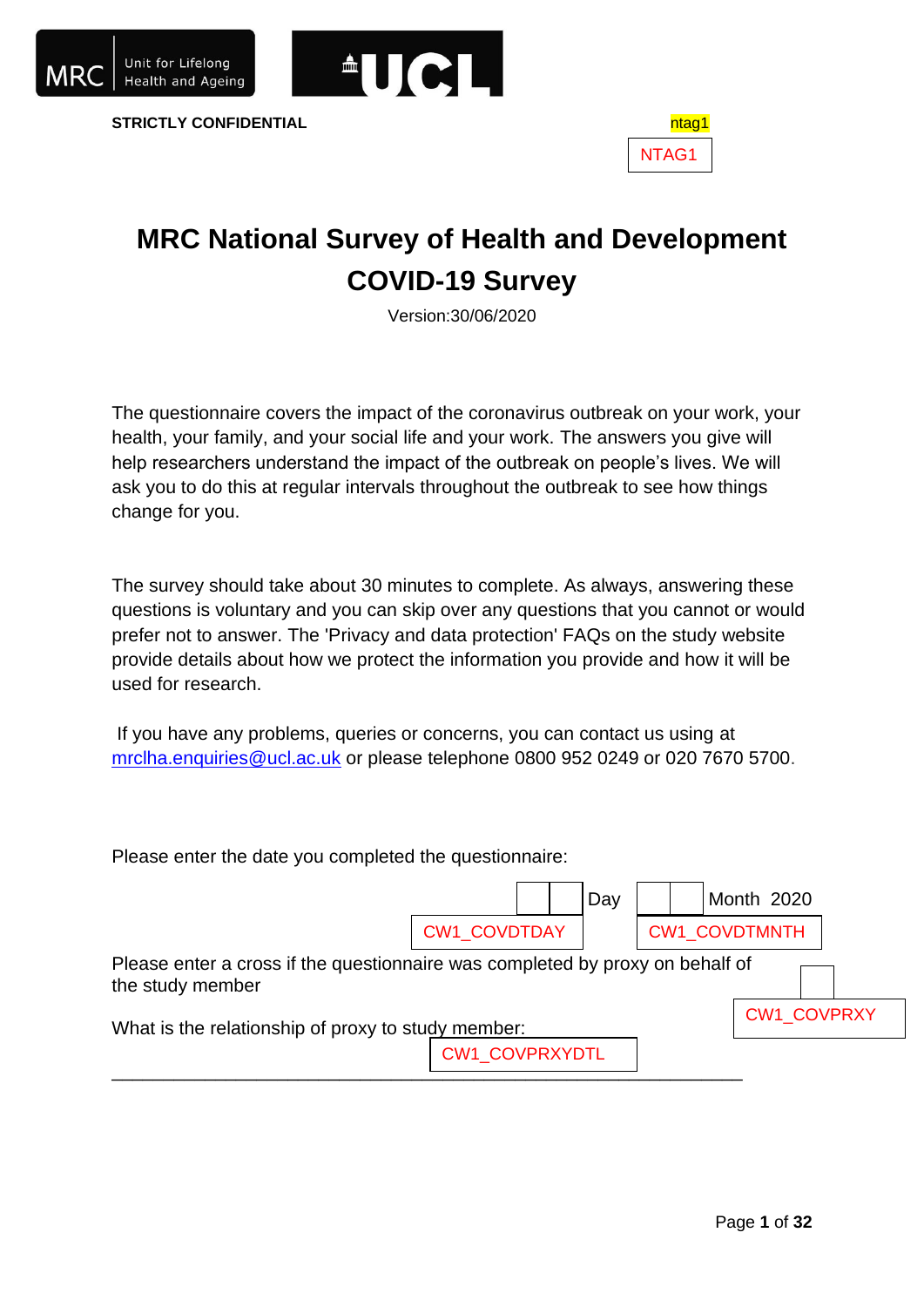## **The first few questions will ask about your health.**

**1.** Have you experienced any of the following symptoms in the past 2 weeks?



**2.** Do you think that you have or have had Coronavirus? Yes, confirmed by a positive test (1) Yes, based on strong personal suspicion or medical advice (2) Unsure (3) CW1\_COVID19-

No  $(4) \rightarrow qo$  to question **Error! Reference source not found.**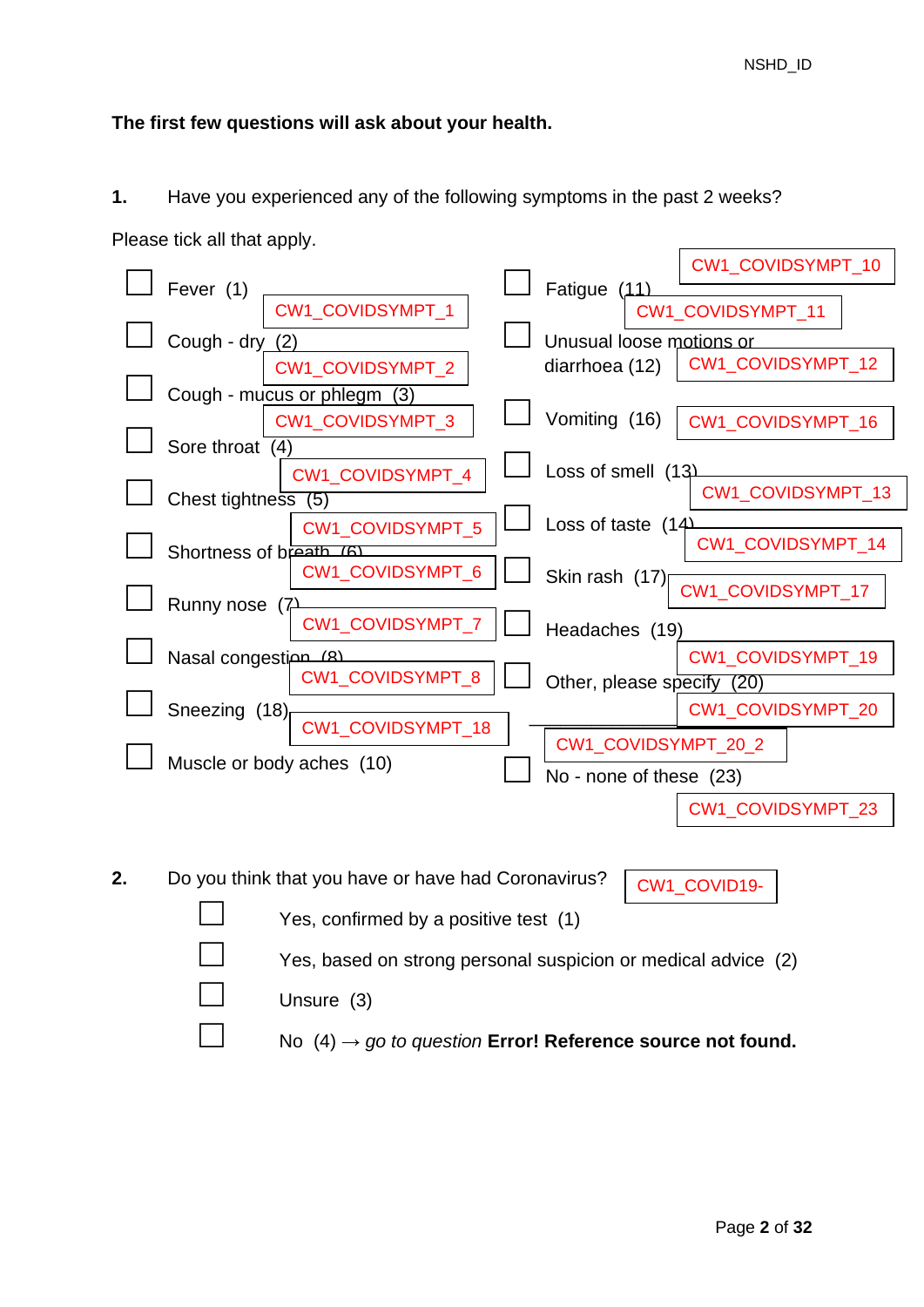**3.** Have you sought medical advice in relation to any symptoms you have had, which you think may be caused by Coronavirus? Please tick all that apply.

| <b>CW1 COVIDADV 1</b> | Yes - discussed symptoms with doctor/practice nurse (1)                                                     |
|-----------------------|-------------------------------------------------------------------------------------------------------------|
| CW1_COVIDADV_2        | Yes - discussed symptoms with NHS 111 in England, Wales<br>and Northern Ireland or NHS 24 in Scotland (2)   |
| CW1_COVIDADV_3        | Yes – accessed online advice at NHS 111 in England, Wales<br>and Northern Ireland or NHS 24 in Scotland (3) |
| <b>CW1 COVIDADV 4</b> | Yes - visited pharmacist (4)                                                                                |
| <b>CW1 COVIDADV 5</b> | Yes - visited A&E or walk in centre (5)                                                                     |
| <b>CW1 COVIDADV 6</b> | No (6)                                                                                                      |

**4.** Have you been in hospital because of Coronavirus symptoms?

| Yes (1)  | CW1_COVID_HOSPAD |
|----------|------------------|
| No $(2)$ |                  |

**5.** Have you been tested for Coronavirus?



**6.** What was the result of your coronavirus test? If you had more than one test please report the findings of the latest test.

| Positive - it showed I had coronavirus (1)          |                 |  |  |
|-----------------------------------------------------|-----------------|--|--|
| Negative - it showed I did not have coronavirus (2) |                 |  |  |
| Inconclusive (3)                                    | CW1_COVIDRESULT |  |  |
| Waiting for results (4)                             |                 |  |  |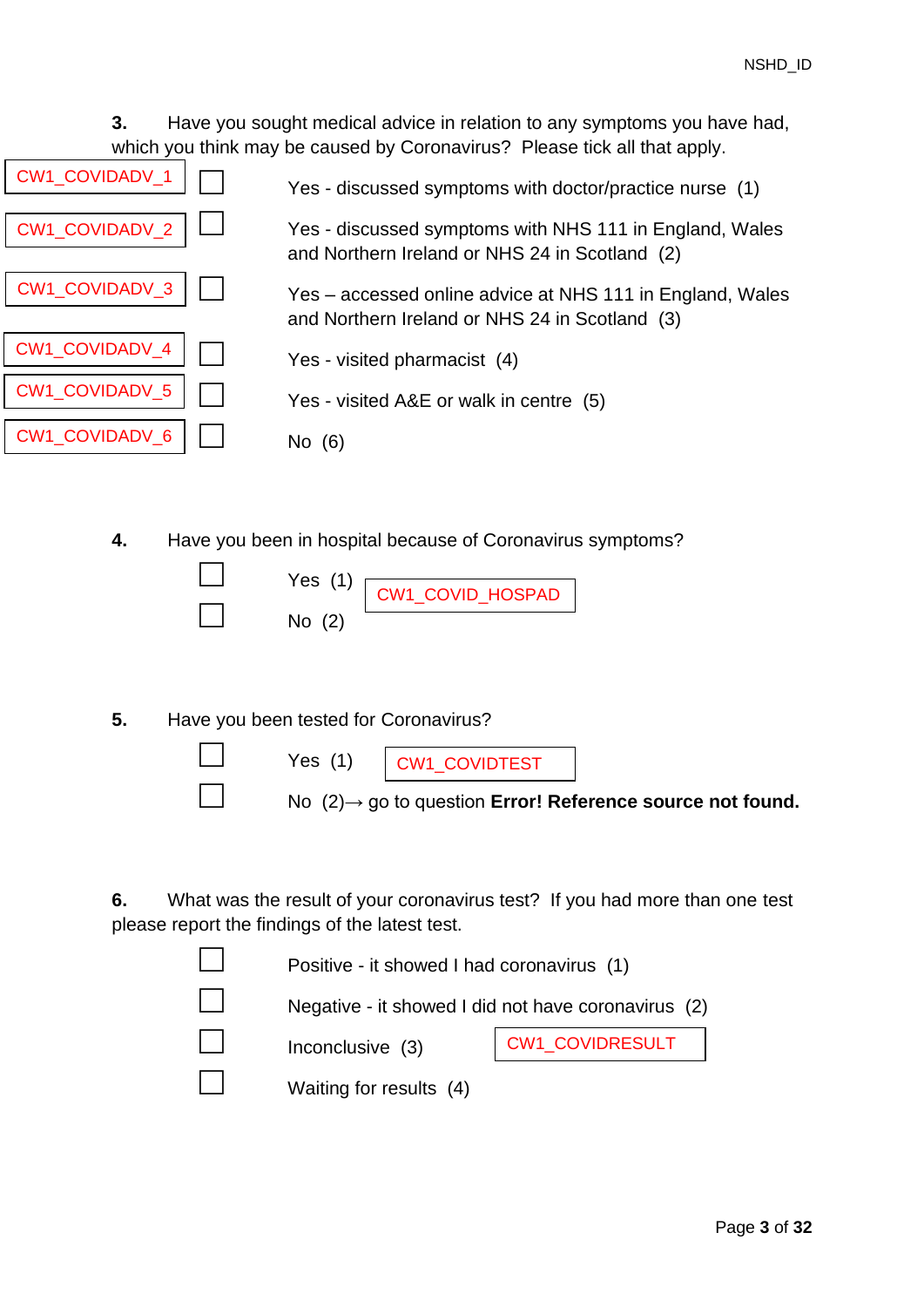**7.** In general, would you say your health is...

CW1\_LLI\_7

CW1\_LLI\_9

Problems with hearing (8)

High blood pressure (9)

problem (7)



**8.** In general, in the 3 months before the Coronavirus outbreak would you say your health was...

CW<sub>1</sub> LLI 8

|    |                                                                                                                                                    | Excellent (1)<br>Very good (2)<br>Good $(3)$<br>Fair $(4)$<br>Poor $(5)$                                                                                                                                                                              | <b>CW1_GHQPRECOVID</b>                                                                                                                                                                                                                                                                                                                                      |
|----|----------------------------------------------------------------------------------------------------------------------------------------------------|-------------------------------------------------------------------------------------------------------------------------------------------------------------------------------------------------------------------------------------------------------|-------------------------------------------------------------------------------------------------------------------------------------------------------------------------------------------------------------------------------------------------------------------------------------------------------------------------------------------------------------|
| 9. | Please tick all that apply.<br>Cancer (1)<br>Cystic fibrosis (2)<br>Asthma $(3)$<br>Disease (4) CW1_LLI_4<br>Wheezy bronchitis (5)<br>Diabetes (6) | Do you have any of the following?<br>$CW1$ <sub>_LLI_1</sub><br>$CW1$ <sub>_LLI_2</sub><br>CW1_LLI_3<br>Chronic Obstructive Pulmonary<br><b>CW1_LLI_5</b><br>$CW1$ <sub>_LLI_6</sub><br>Recurrent backache, prolapsed<br>disc, sciatica or other back | Heart disease, congenital or<br><b>CW1_LLI_10</b><br>acquired (10)<br>Depression or other emotional<br><b>CW1_LLI_11</b><br>nervous or psychiatric proble<br>(11)<br><b>CW1_LLI_12</b><br>Obesity (12)<br>Chronic obstructive airways<br><b>CW1_LLI_13</b><br>disease (13)<br><b>CW1_LLI_14</b><br>Infection (14)<br>HIV / Immunodeficiency (15) CW1_LLI_15 |

CW1\_LLI\_16

CW1\_LLI\_17

Condition affecting the brain and nerves (e.g. Parkinson's, Multiple Sclerosis) (16)

None of the above (17)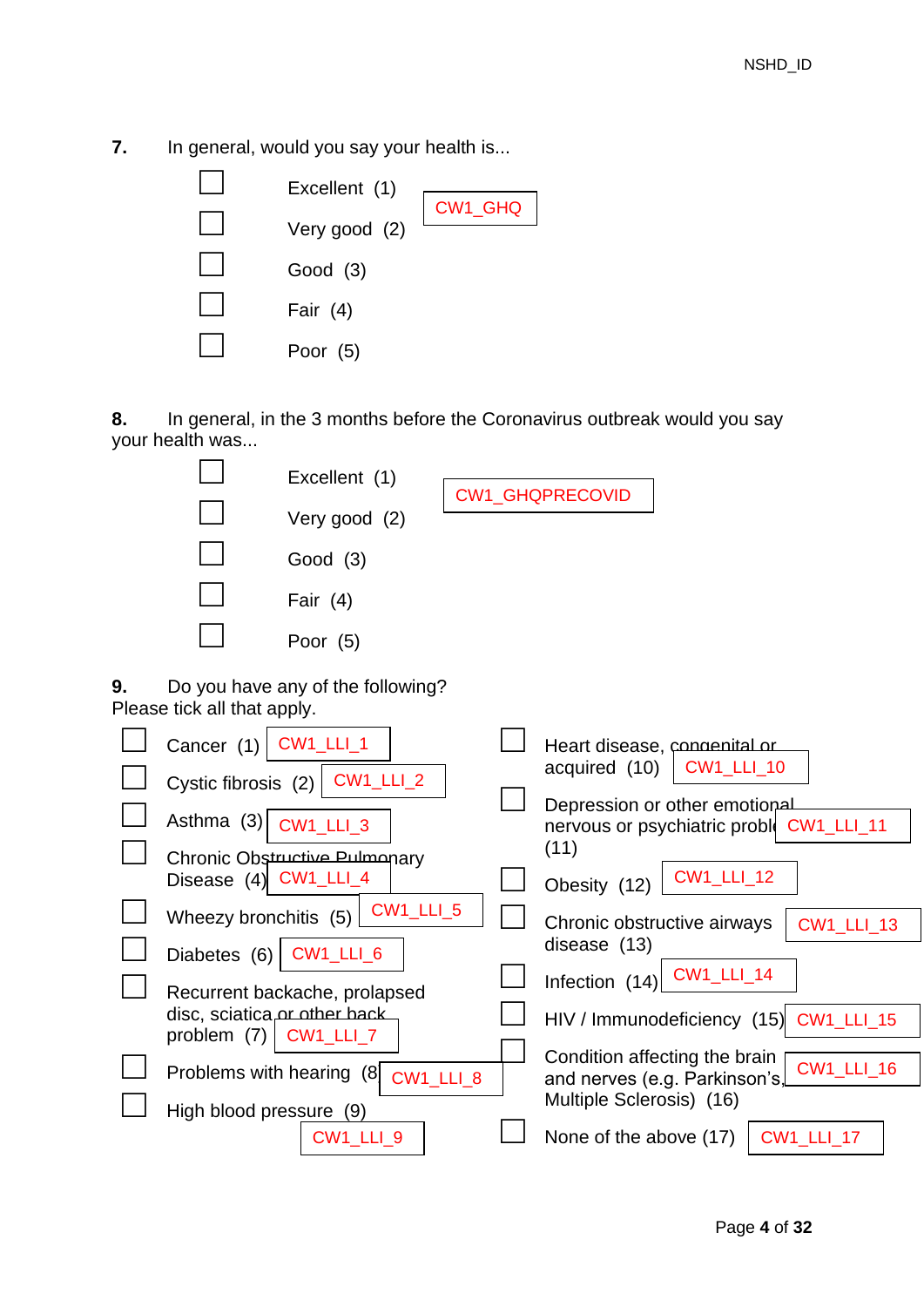**10.** As a result of the COVID-19 pandemic, have you experienced any of the following?

Please select all that apply

| CW1_SURGCAN_10 |  |
|----------------|--|
| CW1_SURGCAN_11 |  |
| CW1_SURGCAN_12 |  |
| CW1_SURGCAN_13 |  |
| CW1_SURGCAN_14 |  |
| CW1_SURGCAN_15 |  |
|                |  |

Routine out-patient appointment cancelled or deferred (10) Surgery cancelled or deferred (11) Cancer treatment cancelled or deferred (12)

Investigations for health problem cancelled or deferred (13)

Difficulty getting prescription medicine (14)

None of the above (15)

**11.** Do you currently take any of these medications/supplements? Please select all that apply

| CW1_MEDS_1 | ACE-inhibitor (e.g. Ramipril, Lisinopril) (1)                                   |
|------------|---------------------------------------------------------------------------------|
| CW1_MEDS_2 | Sartan (e.g. Losartan, Valsartan, Candesartan) (2)                              |
| CW1_MEDS_3 | Entresto (sucubitril/valsartan) (3)                                             |
| CW1_MEDS_4 | Ibuprofen / Neurofen, any other type of non-steriodal anti-<br>inflammatory (4) |
|            |                                                                                 |
| CW1_MEDS_5 | Vitamin D (5)                                                                   |
|            |                                                                                 |
| CW1_MEDS_6 | None $(6)$                                                                      |

**12.** Have you received a letter or text message from the NHS or Chief Medical Officer saying that you have been identified as someone at risk of severe illness if you catch Coronavirus, because you have an underlying disease or health condition?

| CW1_SHIELD |
|------------|
| Yes $(1)$  |
| No (2)     |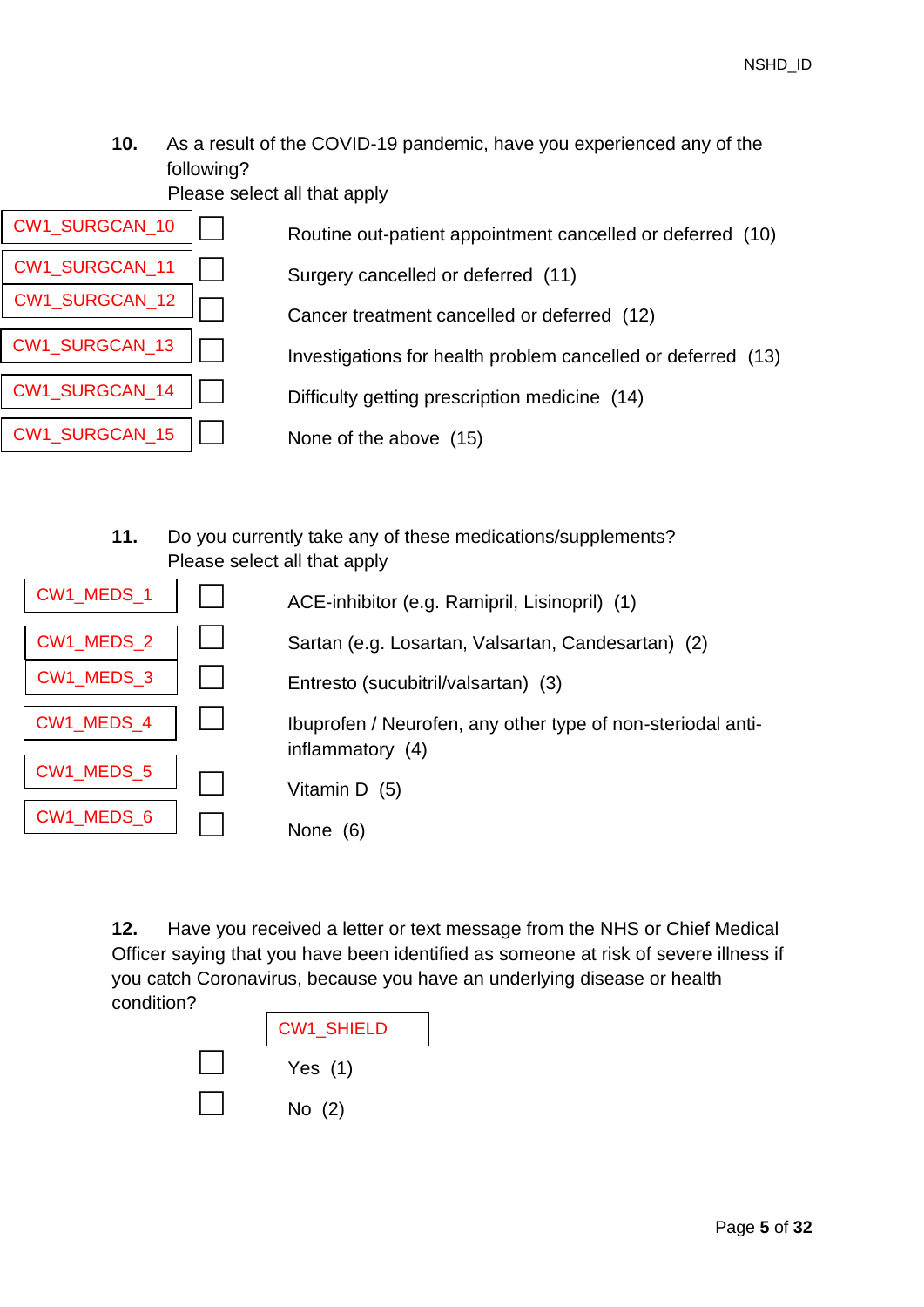The next question is about the extent to which you are complying with the social distancing guidelines issued by the Government.

**13.** On a scale from 0 to 10, where 0 means that you are 'not complying at all' and 10 means you are 'fully complying', how much would you say you are complying with the guidelines?

| Please tick one option. |                      |   | CW1_COMPLIANC  |   |   |            |   |                        |  |
|-------------------------|----------------------|---|----------------|---|---|------------|---|------------------------|--|
|                         | Not complying at all |   |                |   |   |            |   | <b>Complying fully</b> |  |
|                         |                      | 3 | $\overline{4}$ | 5 | 6 | $\sqrt{2}$ | 8 |                        |  |
|                         |                      |   |                |   |   |            |   |                        |  |

The next questions are about who you are currently living with.

**14.** How many people do you currently live with? Please include yourself.

CW1\_HHNUM

*If you live alone, go to question 17.*

**15.** If you live with other people, who do you currently live with? Please tick all that apply.



□ Husband/Wife/Cohabiting Partner (1)→ *go to question* <sup>17</sup>

Children (including step-children, adopted children, foster children or any other children you consider yourself parent to) (2)

Parent or Parent-in-law (including step-parent or adoptive parent) (3)→ *go to question* 17

□ Grandchild (5)→ *go to question* <sup>17</sup>

□ Sibling (6)→ *go to question* <sup>17</sup>

□ Other relative (7)→ *go to question* <sup>17</sup>

□ Friend / unrelated sharer (8)→ *go to question* <sup>17</sup>

Other (9)→ *go to question* 17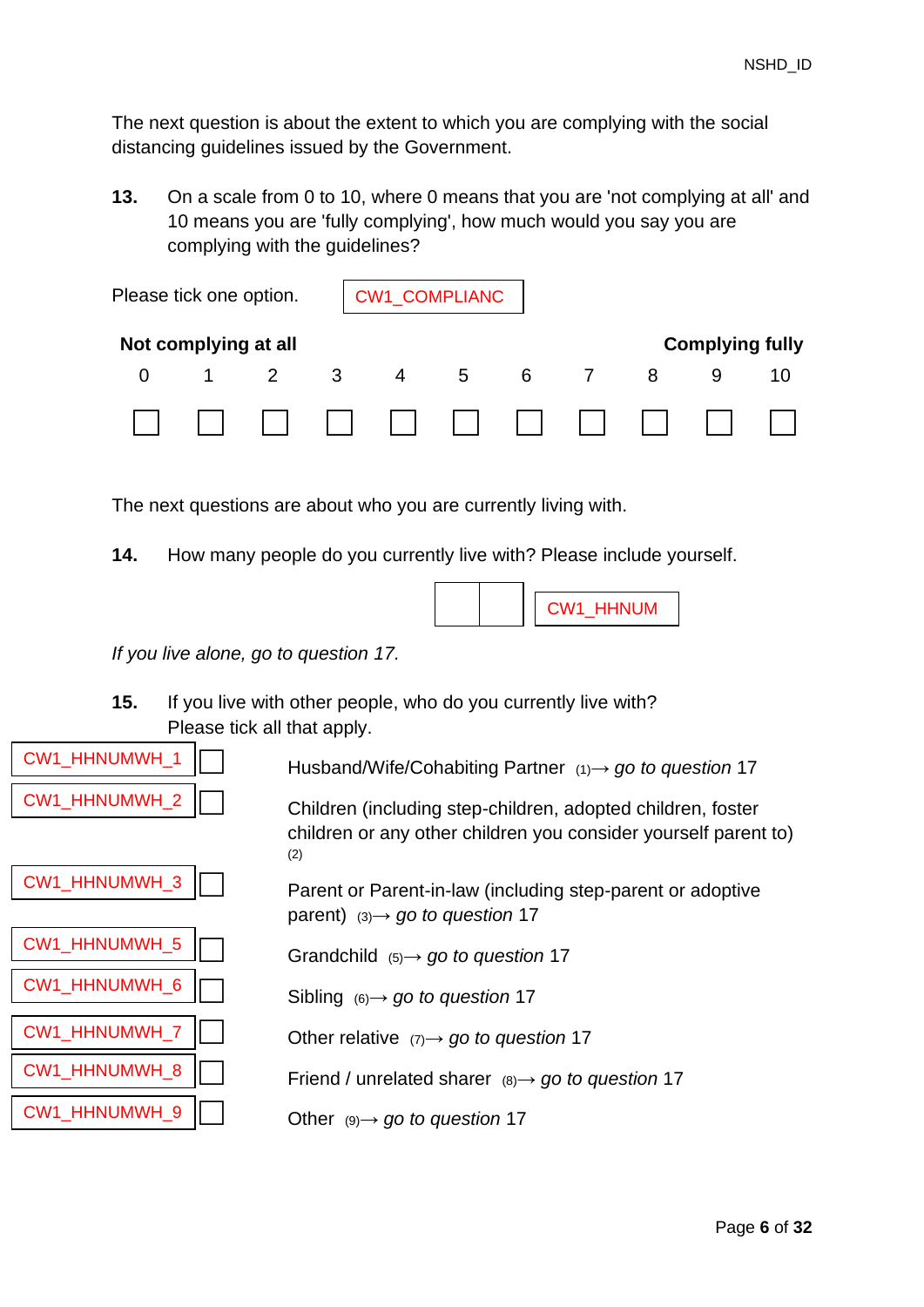**16a.** How many of your children do you currently live with?

| .<br>. . |  |  |
|----------|--|--|
|----------|--|--|

**16b.** Please give the age of each child you live with.



**17.** Do you have any children who you do not live with? Please include any adopted children, step-children or foster children of whom you consider yourself a parent. Please include grown-up children.



**18.** Have there been any changes to the people you are living with **since** the Coronavirus outbreak?

|  | Yes (1) CW1_COVCHAN                    |
|--|----------------------------------------|
|  | No $(2) \rightarrow go$ to question 20 |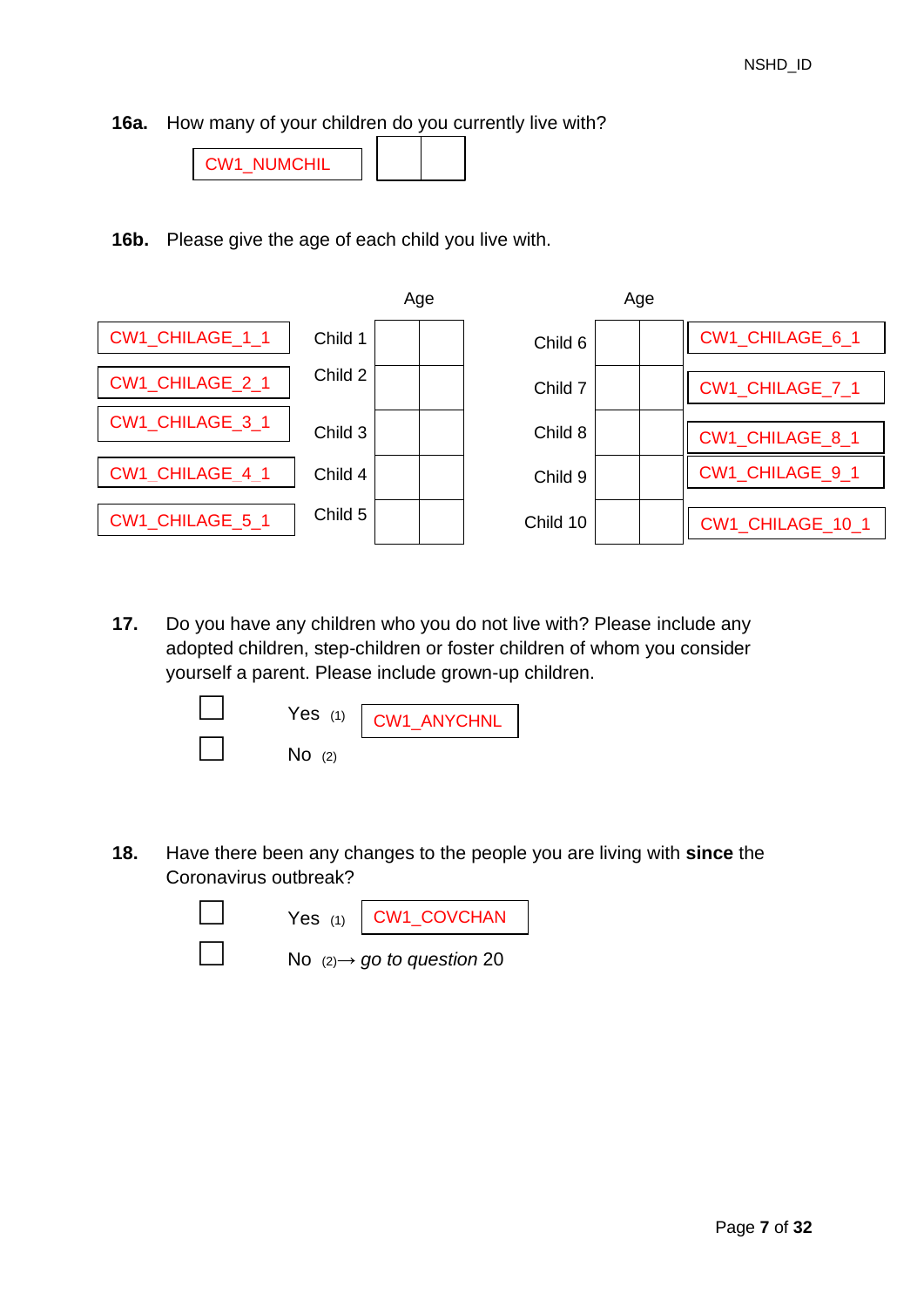**19.** Which of the following changes have occurred **since** the Coronavirus outbreak?

Please tick all that apply.

| CW1_COVPART        | Started living with your partner (1)                                    |
|--------------------|-------------------------------------------------------------------------|
| CW1_COVCHIL_1      | At least one of my children has moved into my home (2)                  |
| CW1_COVCHIL_2      | At least one of my children has moved out of my home (3)                |
| CW1_COVCHIL_3      | I have moved into one of my children's homes $(4)$                      |
| CW1_COVPER_1       | At least one of my parents (or in-laws) has moved in with me<br>(5)     |
| CW1_COVPER_2       | I have moved in with at least one of my parents (or in-laws) $(6)$      |
| CW1_COVOTH_1       | Someone other than a parent or child has moved in to my<br>home $(7)$   |
| CW1_COVOTH_2       | I have moved in to someone other than a parent or child's<br>home $(8)$ |
| <b>CW1_COVNONE</b> | None of these $(9)$                                                     |

<span id="page-7-0"></span>**20.** Are you in a relationship (husband/wife/partner) with someone at the moment?  $20.$ change in the set of the set of the set of the set of the set of the set of the set of the set of the set of the set of the set of the set of the set of the set of the set of the set of the set of the set of the set of the



Yes  $(1)$ CW1\_OTHRELA

□ No (2)→ *go to question* [23](#page-8-0)

**21.** On a scale from 1 to 7, where '1' means that you are 'very unhappy' and '7' means that you are 'very happy', how happy is your relationship with your partner at the moment, all things considered?

| Please tick one option.   CW1_RELSAT |  |              |  |   |   |            |
|--------------------------------------|--|--------------|--|---|---|------------|
|                                      |  | Very unhappy |  |   |   | Very happy |
|                                      |  |              |  | 5 | ห |            |
|                                      |  |              |  |   |   |            |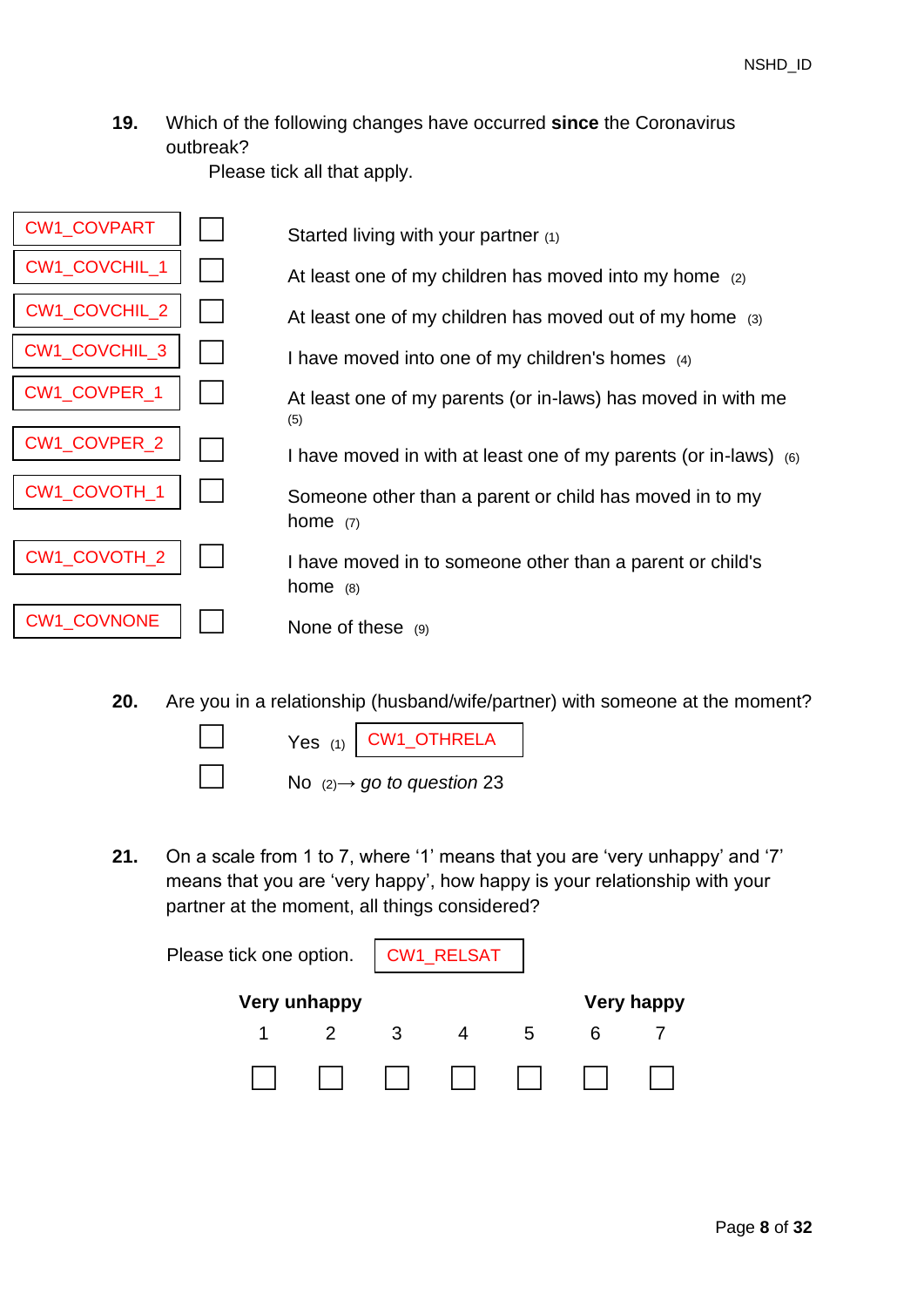**22. Since** the Coronavirus outbreak began, has the amount you have argued with your partner changed?



My partner and I have argued more often  $(1)$ 

No change - same as before  $(2)$ 

My partner and I have argued less often  $(3)$ 

<span id="page-8-0"></span>**23. Before** the Coronavirus outbreak did you or a person you live with usually get help with regular personal tasks (washing, dressing), or domestic tasks (shopping, providing meals) that cannot be managed alone?



□ No help needed (4)→ *go to question* [26](#page-9-0)

□ No help received (1)→ *go to question* [26](#page-9-0)

Help received for myself  $(2)$ 

Help received for someone I live with  $(3)$ 

**24.** Who provided this help? Please tick all that apply.



Husband/wife/partner/self (1)

Son or daughter or other family member (include even if not blood related) (2)

Friend or neighbour (3)

Voluntary helper (4)

Paid/professional help (5)

Other  $(6)$ 

**25.** Altogether, how many hours help did you or someone you live with usually get in a week?

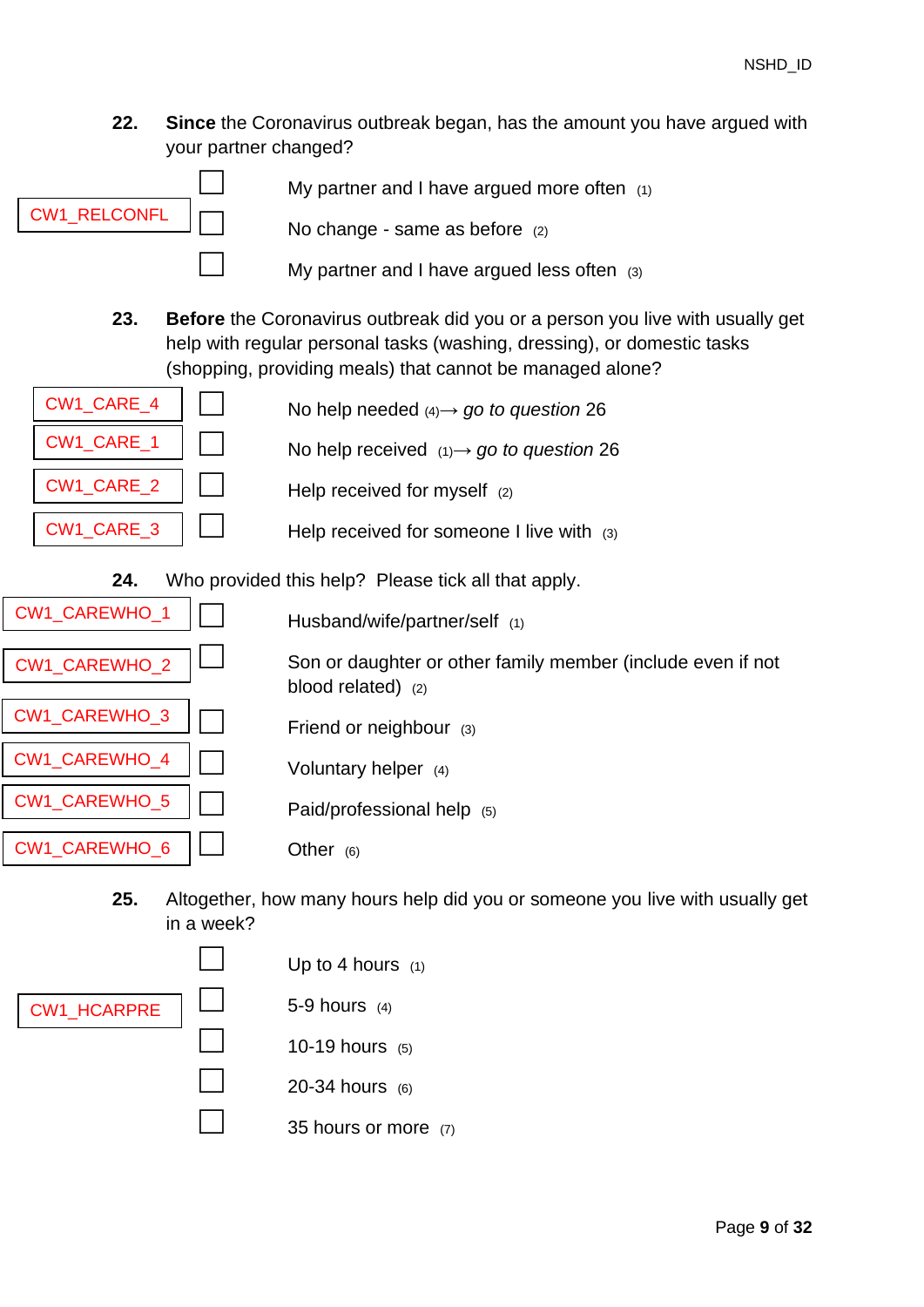<span id="page-9-0"></span>**26. Since** the Coronavirus outbreak, have you or someone you live with had a change in help needed and/or received?

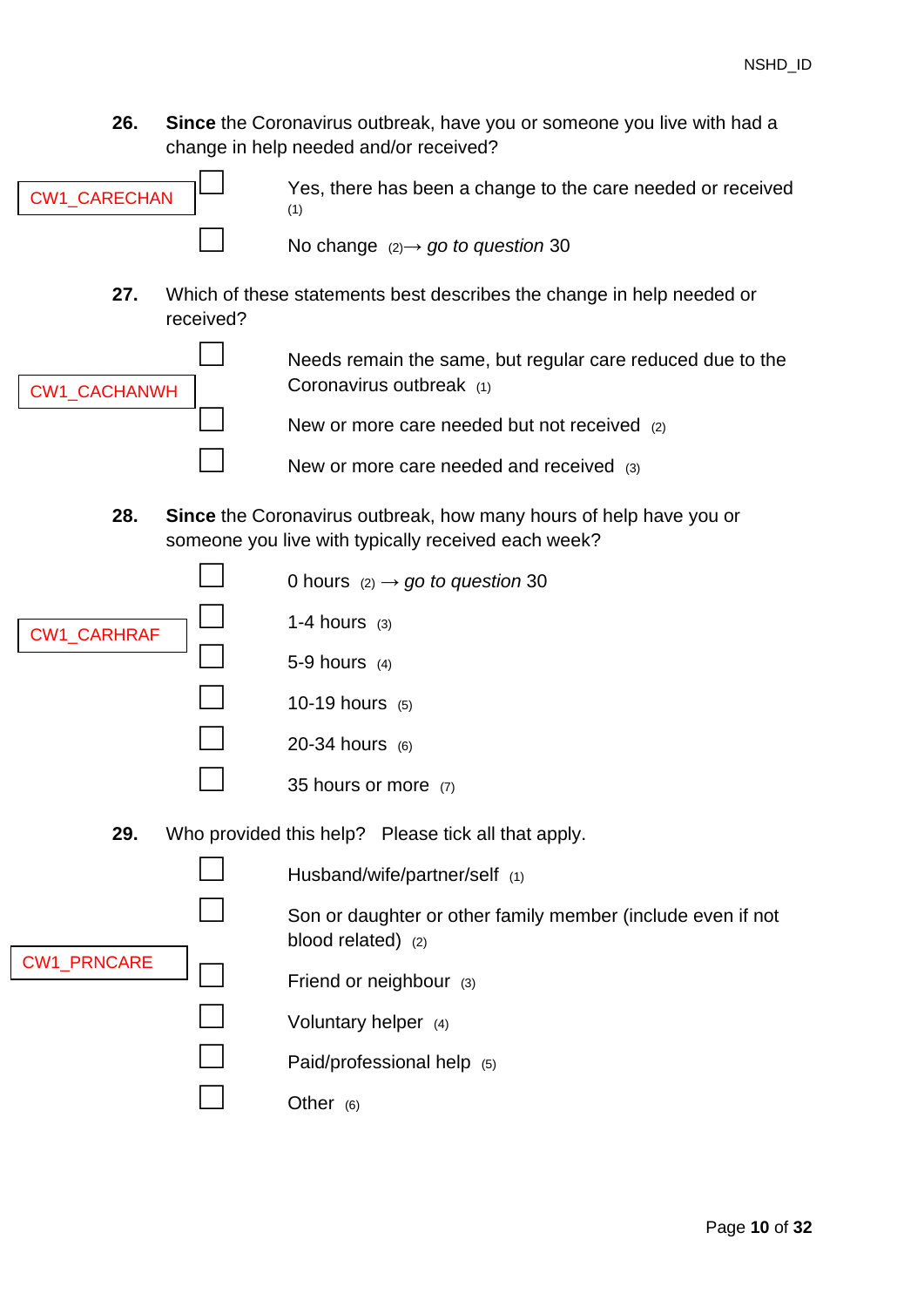#### **The next few questions are about where you are currently living.**

<span id="page-10-0"></span>**30.** How many rooms are there in the home where you are currently living, not counting kitchens, bathrooms, toilets, halls and garages?

Please do not include conservatories unless they are used as a living room all year round.

**31.** Please enter the postcode of the address at which you are currently living, even if this is a temporary address.

**32.** Do you have a garden, a patio or yard, a roof terrace or large balcony? Please select all that apply

| A garden (1)   CW1_OUTDOORS_1                        |
|------------------------------------------------------|
| A patio or yard $(2)$ CW1_OUTDOORS_2                 |
| A roof terrace or large balcony (3)   CW1_OUTDOORS_3 |
| None of the above (4)   CW1_OUTDOORS_4               |

### **The following questions are about your financial situation, your job, or any other things that you were doing before and since the Coronavirus outbreak.**

**33.** In the 3 months **before** the Coronavirus outbreak, how well would you say you personally were managing financially?

| Living comfortably (1)           |                          |
|----------------------------------|--------------------------|
| Doing all right (2)              | <b>CW1_FINANCIALMANB</b> |
| Just about getting by            | (3)                      |
| Finding it quite difficult $(4)$ |                          |
| Finding it very difficult $(5)$  |                          |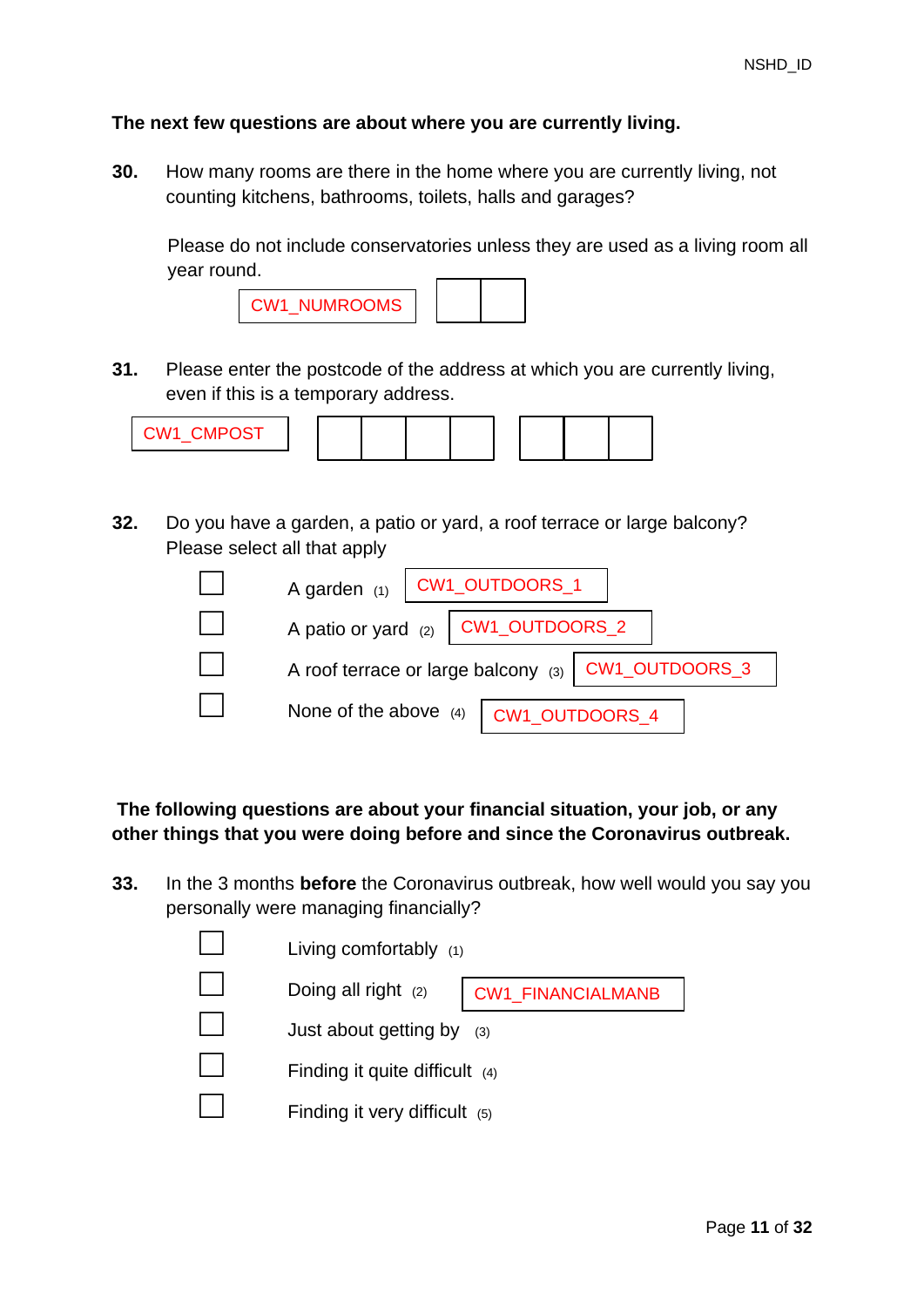**34.** Overall, how do you feel your **current** financial situation compares to **before** the Coronavirus outbreak?



**35.** Which of the following statements best describes the food eaten in your household **since** the Coronavirus outbreak began?

> You and other household members always have had enough of the kinds of foods you wanted to eat (1)



You and other household members have had enough to eat, but not always the kinds of foods you wanted (2)

Sometimes you and other household members did not have enough to eat (3)

Often you and other household members did not have enough to eat  $(4)$ 

**36.** How often has your household used a food bank, or similar service, **since** the Coronavirus outbreak began?



Never (1)

Less than four times  $(2)$ 

Four times or more (3)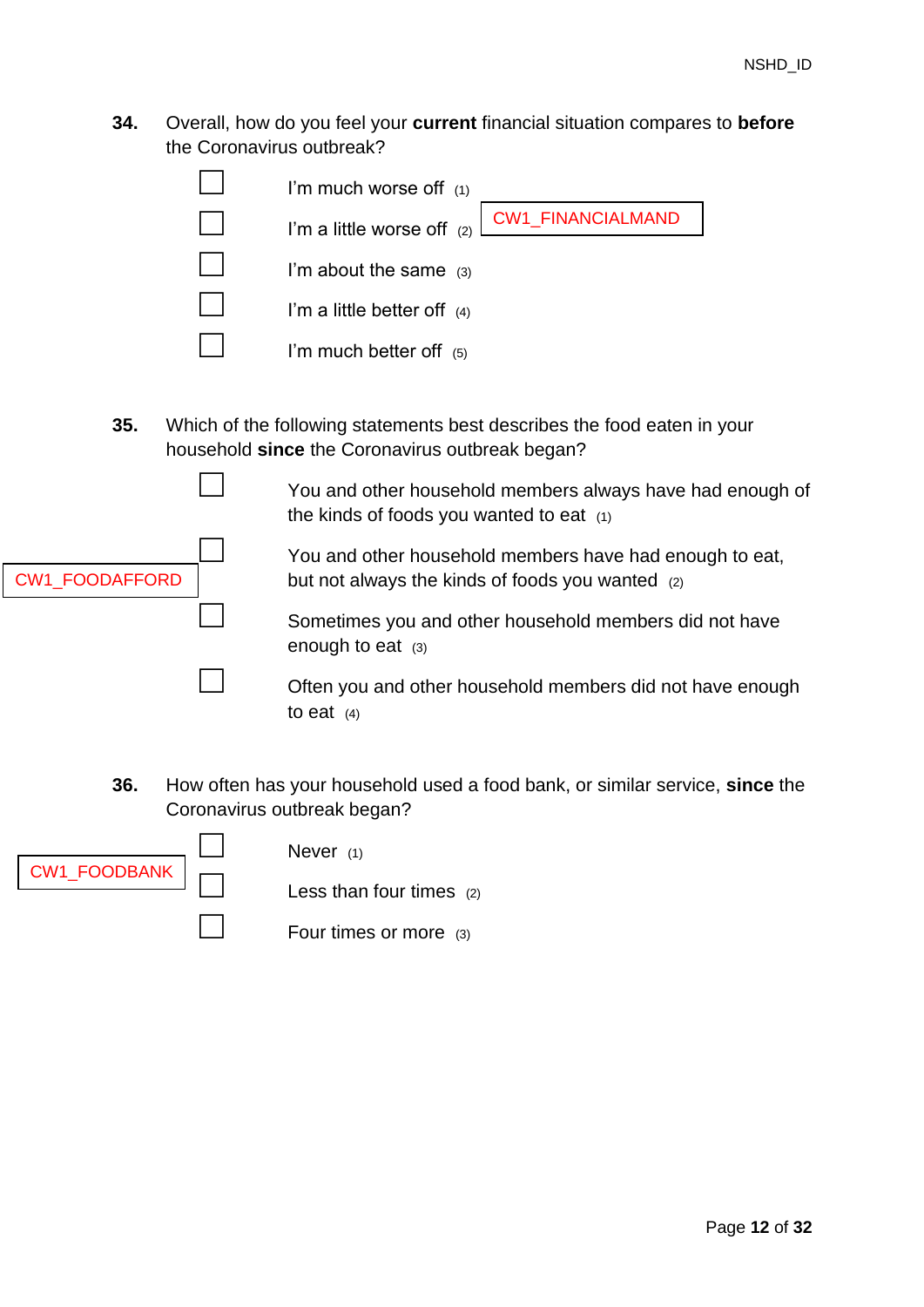**37.** In the three months **before** the Coronavirus outbreak, have you (or your partner if you have one) received any of the following? Please tick all that apply.

| CW1_BENEFITB_2  | Universal credit (2)                                 |
|-----------------|------------------------------------------------------|
| CW1_BENEFITB_3  | Pension credit (3)                                   |
|                 |                                                      |
| CW1_BENEFITB_4  | Income support or Job Seeker's Allowance (4)         |
| CW1_BENEFITB_5  |                                                      |
|                 | Working Tax Credit or Child Tax credit (5)           |
| CW1_BENEFITB_6  | Employment and Support Allowance (6)                 |
|                 |                                                      |
| CW1_BENEFITB_8  | Statutory sick pay (8)                               |
| CW1_BENEFITB_14 |                                                      |
|                 | Housing benefit (14)                                 |
| CW1_BENEFITB_9  |                                                      |
|                 | Council tax support or reduction (9)                 |
| CW1_BENEFITB_11 | Pension credit (11)                                  |
|                 |                                                      |
| CW1_BENEFITB_12 | Carers allowance, Personal independence payments, or |
|                 | Disability Living Allowance (12)                     |
| CW1_BENEFITB_13 |                                                      |
|                 | No - none of these $(13)$                            |

**38.** Now thinking about the time **since** the Coronavirus outbreak, have you (or your partner if you have one) made any **new** claims for the following? Please tick all that apply.

| <b>CW1 BENEFITD 2</b> |  |
|-----------------------|--|
| CW1 BENEFITD 4        |  |
| <b>CW1 BENEFITD 5</b> |  |
| <b>CW1 BENEFITD 6</b> |  |
| <b>CW1 BENEFITD 9</b> |  |
| <b>CW1 BENEFITD 7</b> |  |
| <b>CW1 BENEFITD 8</b> |  |

Universal credit (2)

Employment and Support Allowance (4)

Statutory sick pay (5)

Council tax support or reduction  $(6)$ 

Carers allowance or Personal independence payments (9)

New government financial support for self employed people  $(7)$ 

 $No$  - none of these  $(8)$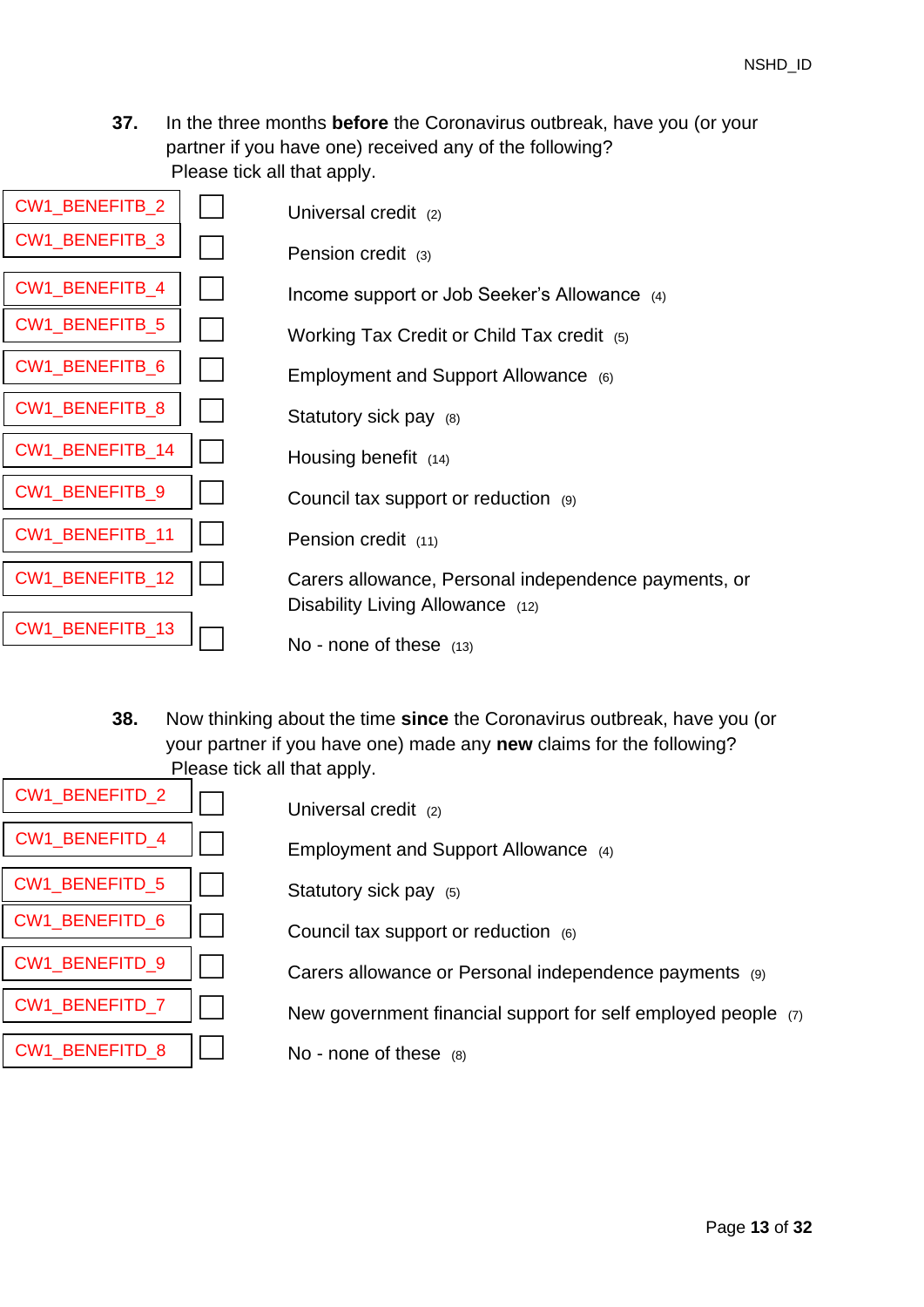**39. Since** the Coronavirus outbreak, have you used any of the following? Please tick all that apply.

| CW1_BENEFITOTH_1 | Mortgage or rent payment holidays (1)                 |  |
|------------------|-------------------------------------------------------|--|
| CW1_BENEFITOTH_5 | Council tax payment holiday (5)                       |  |
| CW1_BENEFITOTH_2 | Other debt repayment or interest payment holidays (2) |  |
| CW1_BENEFITOTH_4 | No - none of these $(4)$                              |  |

**40.** Which of these best describes what you were doing just **before** the Coronavirus outbreak? If you were doing more than one activity, please choose the activity that you spent most time doing. CW1\_ECONACTIVITYB

|                                                                                                            | <u> UWELLUUMIUIIVII I D</u> |
|------------------------------------------------------------------------------------------------------------|-----------------------------|
| Employed $(1) \rightarrow go$ to question 41                                                               |                             |
| Self-employed $(2) \rightarrow go$ to question $\rightarrow go$ to question 41                             |                             |
| In unpaid/ voluntary work $(3) \rightarrow go$ to question 41 <b>Error!</b><br>Reference source not found. |                             |
| Apprenticeship $(4) \rightarrow$ go to question 46                                                         |                             |
| Unemployed $(5) \rightarrow$ go to question 46                                                             |                             |
| Permanently sick or disabled $(6) \rightarrow 90$ to question 46                                           |                             |
| Looking after home or family $(7) \rightarrow 90$ to question 46                                           |                             |
| In education at school/college/university $(8) \rightarrow$ go to question 46                              |                             |
| Retired $(9) \rightarrow 90$ to question 46                                                                |                             |
| Doing something else $(10) \rightarrow$ go to question 46                                                  |                             |

<span id="page-13-0"></span>**41.** How many hours per week did you usually work, not including meal breaks but including overtime?

CW1\_WRKHOURSB



**42.** What was your job title?

\_\_\_\_\_\_\_\_\_\_\_\_\_\_\_\_\_\_\_\_\_\_\_\_\_\_\_\_\_\_\_\_\_\_\_\_\_\_\_\_\_\_\_\_\_\_\_\_\_\_\_\_\_\_\_\_\_\_\_\_\_\_\_\_ CW1\_JTITLEB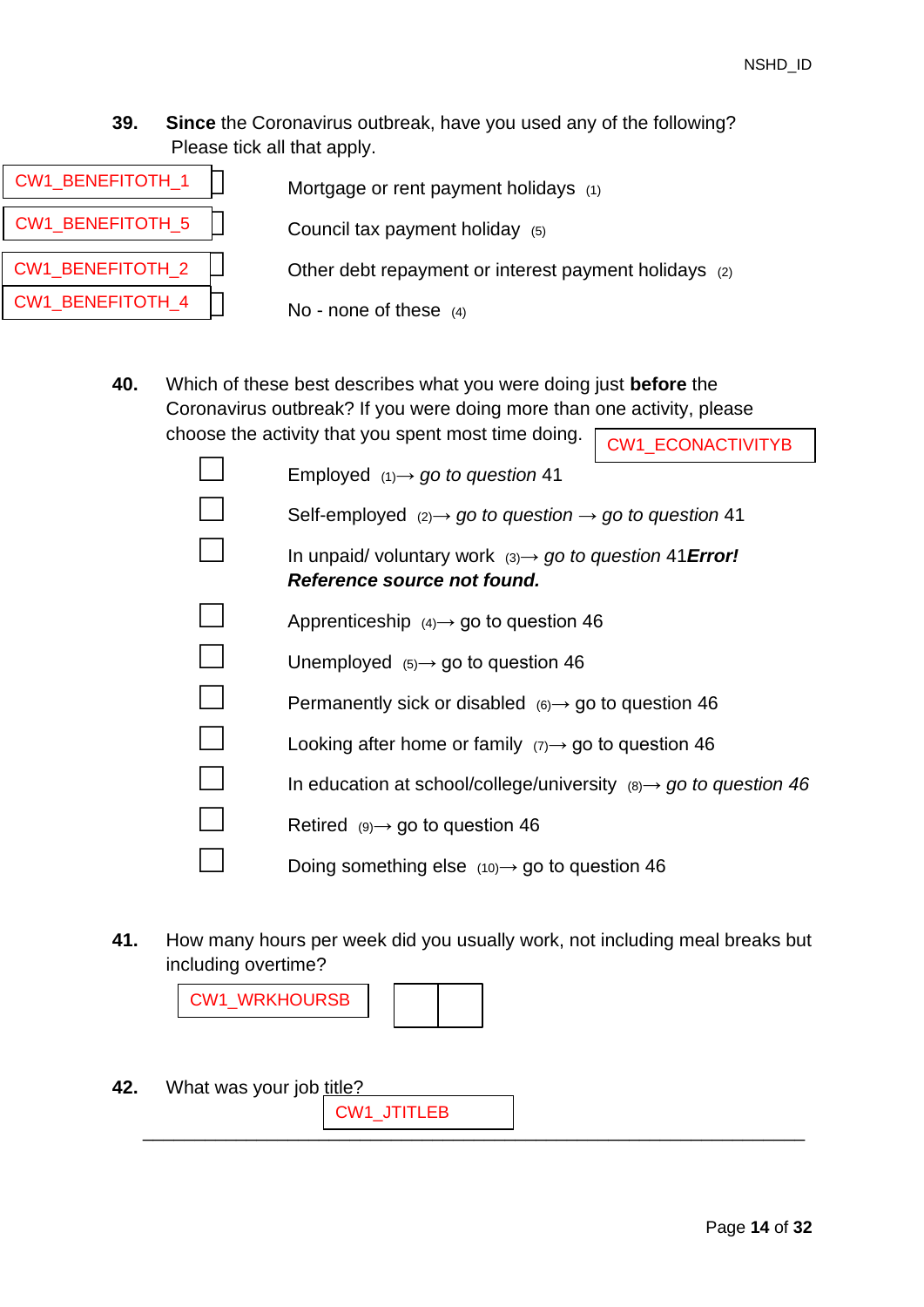**43.** Please describe in your own words what you mainly did in this job. Please describe in detail (for example job title and the type of work).

|     | CW1_JDOB                                                                                                                                                                                                                                |
|-----|-----------------------------------------------------------------------------------------------------------------------------------------------------------------------------------------------------------------------------------------|
|     |                                                                                                                                                                                                                                         |
|     |                                                                                                                                                                                                                                         |
|     |                                                                                                                                                                                                                                         |
|     |                                                                                                                                                                                                                                         |
| 44. | What did the firm or organisation you worked for, or own mainly make or do?<br>Please describe in detail (for example manufacturing, processing or<br>distribution, goods produced, materials used, wholesale or retail).<br>CW1_JMAKEB |
|     |                                                                                                                                                                                                                                         |
|     |                                                                                                                                                                                                                                         |
|     |                                                                                                                                                                                                                                         |
|     |                                                                                                                                                                                                                                         |
|     |                                                                                                                                                                                                                                         |
| 45. | In this job, did you have a zero hours contract?<br>г                                                                                                                                                                                   |

|            | Yes $(1)$            |
|------------|----------------------|
| CW1_ZEROHB | No(2)                |
|            | Not applicable $(3)$ |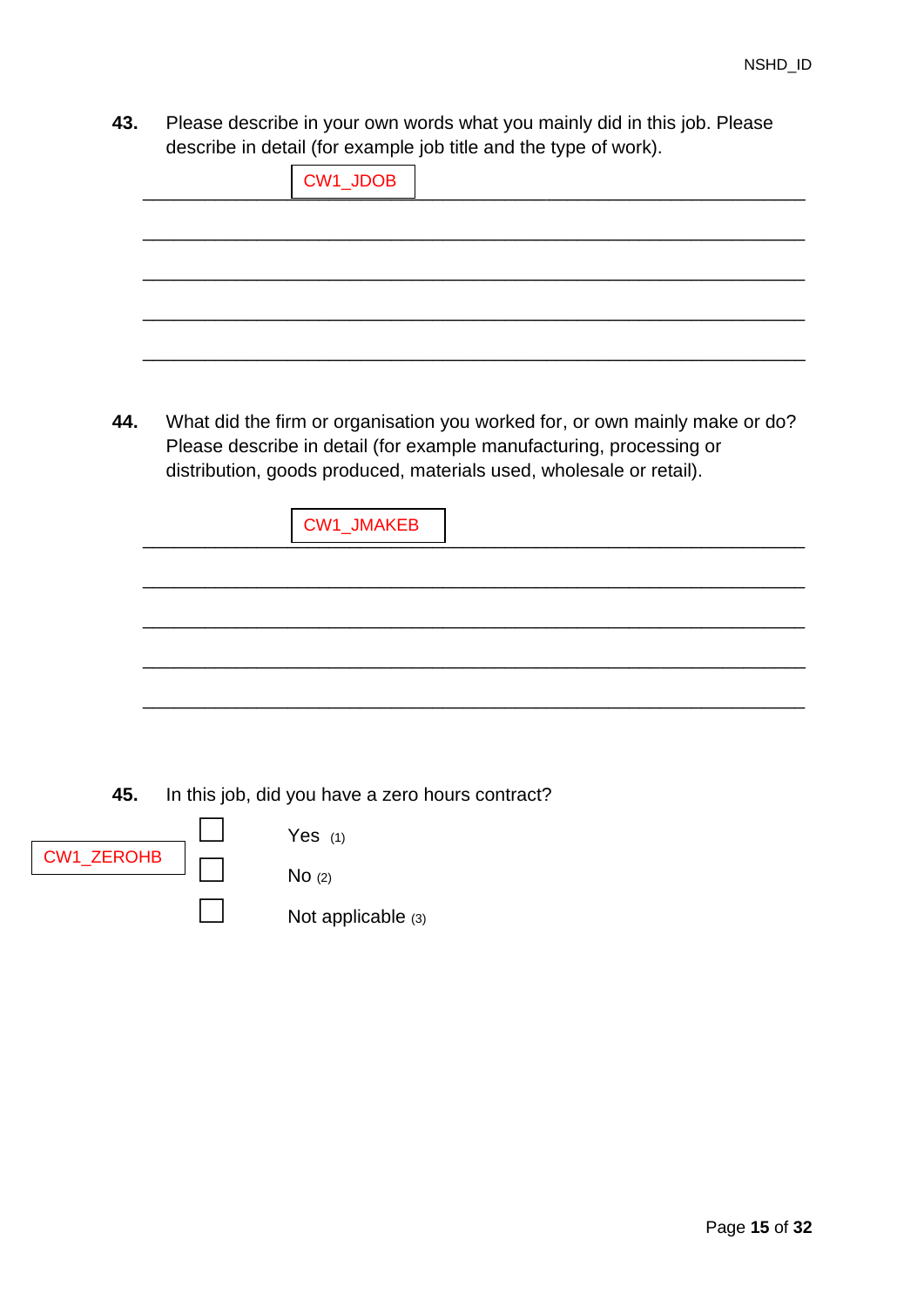<span id="page-15-0"></span>**46.** And which of these would you say best describes your situation **now** - that is **since** the Coronavirus outbreak?

| CW1_ECONACTIVITYD | Employed and currently working $(1) \rightarrow 0$ to question 47                           |
|-------------------|---------------------------------------------------------------------------------------------|
|                   | Employed but on paid leave (including furlough) $(2) \rightarrow g\sigma$ to<br>question 50 |
|                   | Employed and on unpaid leave $(3) \rightarrow 90$ to question 50                            |
|                   | Apprenticeship $(4) \rightarrow$ go to question 50                                          |
|                   | In unpaid/voluntary work $(5) \rightarrow$ go to question 47                                |
|                   | Self-employed and currently working $(6) \rightarrow 90$ to question 47                     |
|                   | Self-employed but not currently working $(7) \rightarrow 90$ to question 50                 |
|                   | Unemployed $(8) \rightarrow$ go to question 50                                              |
|                   | Permanently sick or disabled $(9) \rightarrow 90$ to question 50                            |
|                   | Looking after home or family $(10) \rightarrow$ go to question 50                           |
|                   | In education at school/college/university $(11) \rightarrow$ go to question<br>50           |
|                   | Retired $(12) \rightarrow$ go to question 50                                                |
|                   | Doing something else $(13) \rightarrow$ go to question 50                                   |
|                   |                                                                                             |

<span id="page-15-1"></span>**47.** How many hours per week do you usually work now, not including meal breaks but including overtime?

|     | <b>CW1 WRKHOURSD</b>  |                                 |  |  |                                                                    |  |
|-----|-----------------------|---------------------------------|--|--|--------------------------------------------------------------------|--|
|     |                       |                                 |  |  |                                                                    |  |
| 48. |                       |                                 |  |  | Which of the following best describes your work location since the |  |
|     | Coronavirus outbreak? |                                 |  |  | <b>CW1_WRKLOCATIOND</b>                                            |  |
|     |                       | Work from your own home $(1)$   |  |  |                                                                    |  |
|     |                       | Work at employer's premises (2) |  |  |                                                                    |  |
|     |                       | .)ther                          |  |  |                                                                    |  |

 $\overline{\phantom{a}}$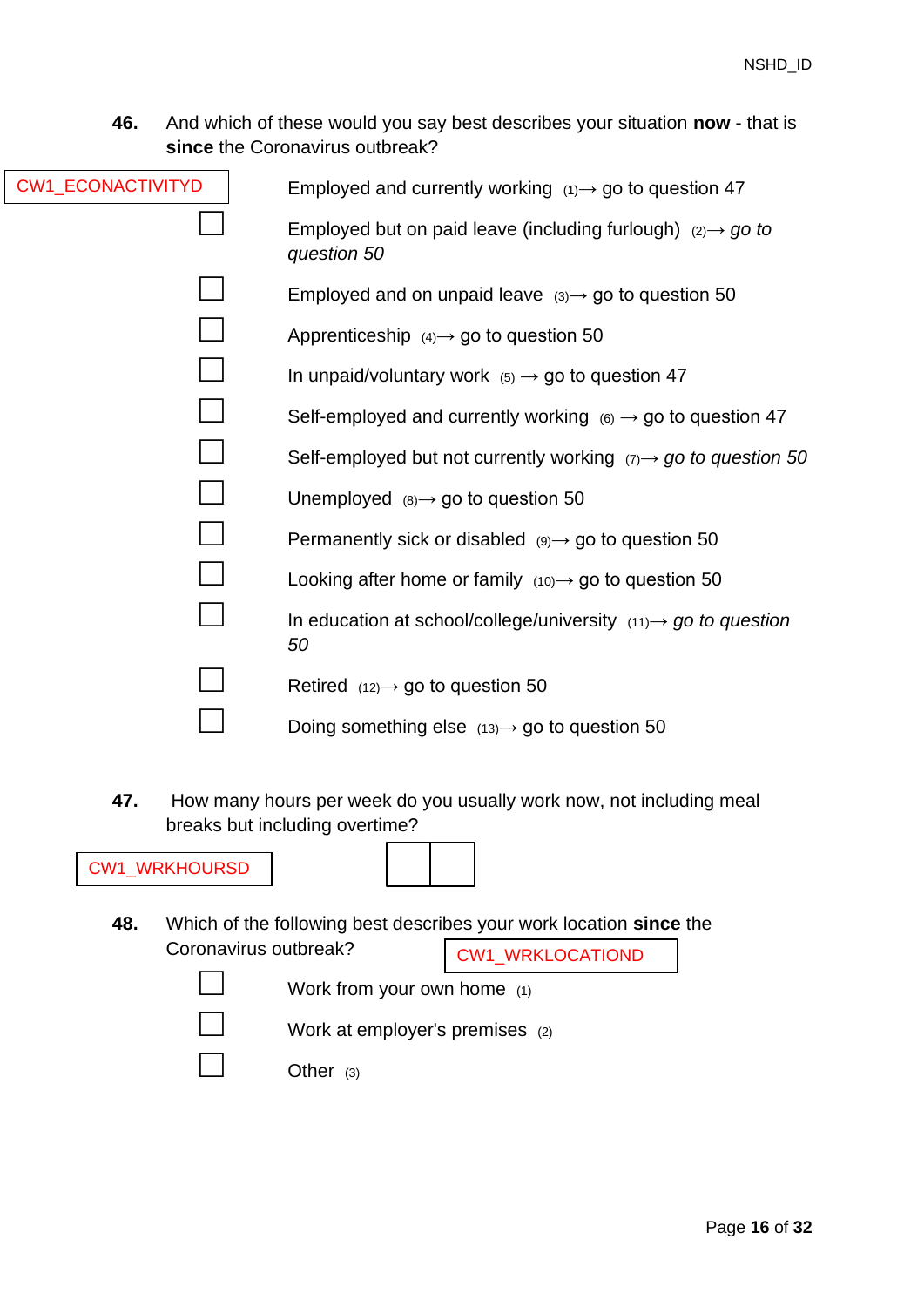**49.** Are you a Key worker, or has your work been classified as critical to the Covid-19 response?

| Yes $(1)$ | CW1_KEYWORKERD |
|-----------|----------------|
| $No$ (2)  |                |

<span id="page-16-0"></span>**50.** Which of these best describes what **your partner** was doing just **before** the Coronavirus outbreak? If they were doing more than one activity, please choose the activity that they spent most time doing.

| <b>CW1_PECONACTIVITYB</b> | Employed $(1) \rightarrow$ go to question 51                                  |
|---------------------------|-------------------------------------------------------------------------------|
|                           | Self-employed $(2) \rightarrow$ go to question 51                             |
|                           | In unpaid/ voluntary work $(3) \rightarrow$ go to question 51                 |
|                           | Apprenticeship $(4) \rightarrow$ go to question 56                            |
|                           | Unemployed $(5) \rightarrow$ go to question 56                                |
|                           | Permanently sick or disabled $(6) \rightarrow 90$ to question 56              |
|                           | Looking after home or family $(7) \rightarrow 90$ to question 56              |
|                           | In education at school/college/university $(8) \rightarrow$ go to question 56 |
|                           | Retired $(9) \rightarrow$ go to question 56                                   |
|                           | Doing something else $(10) \rightarrow$ go to question 56                     |
|                           | Not applicable, no partner (0) $\rightarrow$ go to question 59                |

<span id="page-16-1"></span>**51.** How many hours per week did **your partner** usually work, not including meal breaks but including overtime?

CW1\_PWRKHOURSB

**52.** What was **your partner's** job title?

|--|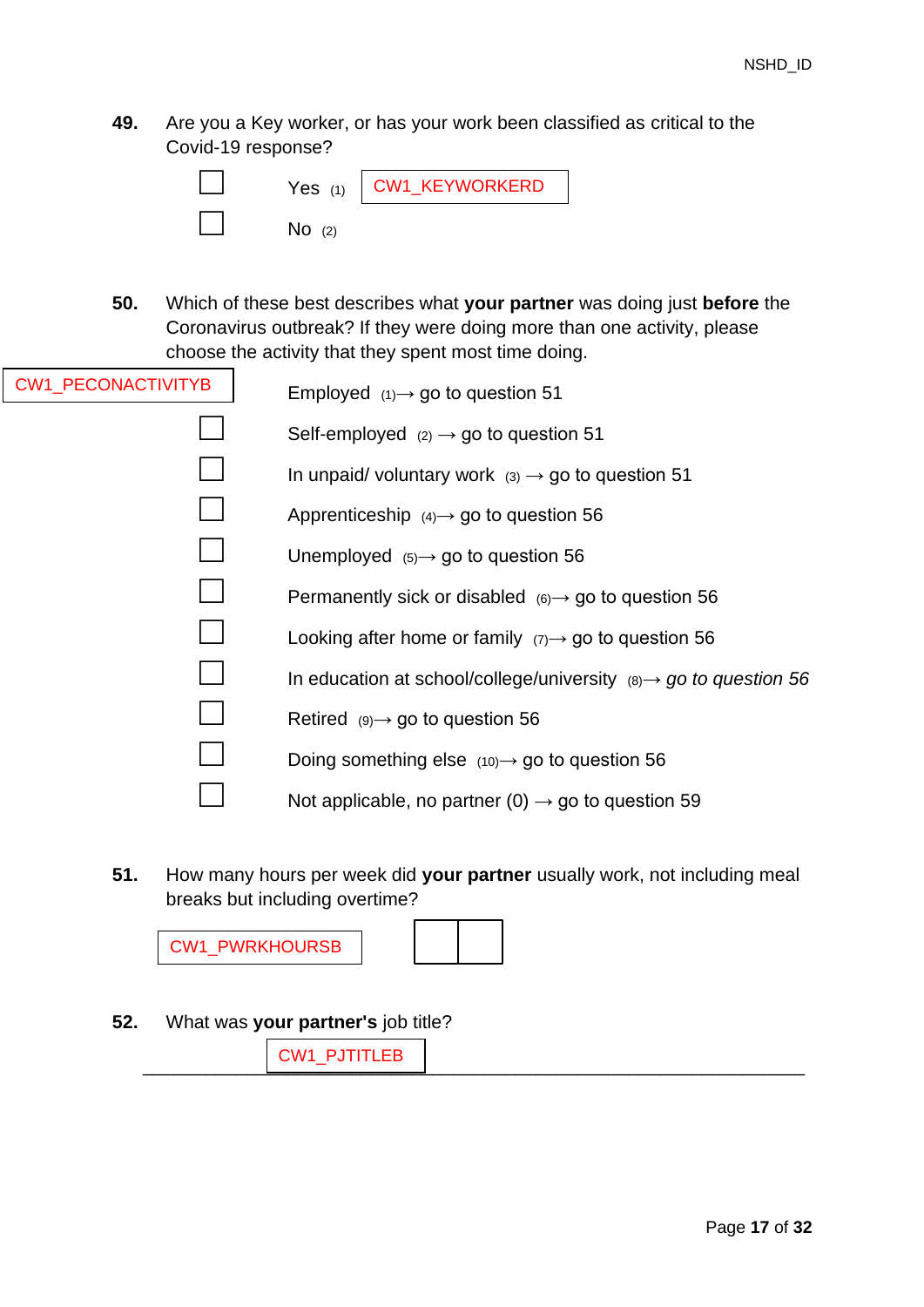**53.** Please describe in your own words what **your partner** mainly did in this job. Please describe in detail (for example job title and the type of work).

|     | ado doomoo in dolali jibi oxampio joo ililo aha ino typo of work).                                                                                    |
|-----|-------------------------------------------------------------------------------------------------------------------------------------------------------|
|     | CW1_PJOBD                                                                                                                                             |
|     |                                                                                                                                                       |
|     |                                                                                                                                                       |
|     |                                                                                                                                                       |
|     |                                                                                                                                                       |
|     |                                                                                                                                                       |
|     |                                                                                                                                                       |
|     |                                                                                                                                                       |
| 54. | What did the firm or organisation your partner worked for, or own, mainly                                                                             |
|     | make or do? Please describe in detail (for example manufacturing, processing<br>or distribution, goods produced, materials used, wholesale or retail. |
|     |                                                                                                                                                       |
|     | <b>CW1_PJMAKEB</b>                                                                                                                                    |
|     |                                                                                                                                                       |
|     |                                                                                                                                                       |
|     |                                                                                                                                                       |
|     |                                                                                                                                                       |
|     |                                                                                                                                                       |
|     |                                                                                                                                                       |
|     |                                                                                                                                                       |
| 55. | In this job, did your partner have a zero hours contract?                                                                                             |
|     | Yes $(1)$                                                                                                                                             |
|     | CW1_PZEROHB                                                                                                                                           |
|     | No $(2)$                                                                                                                                              |
|     | Not applicable (3)                                                                                                                                    |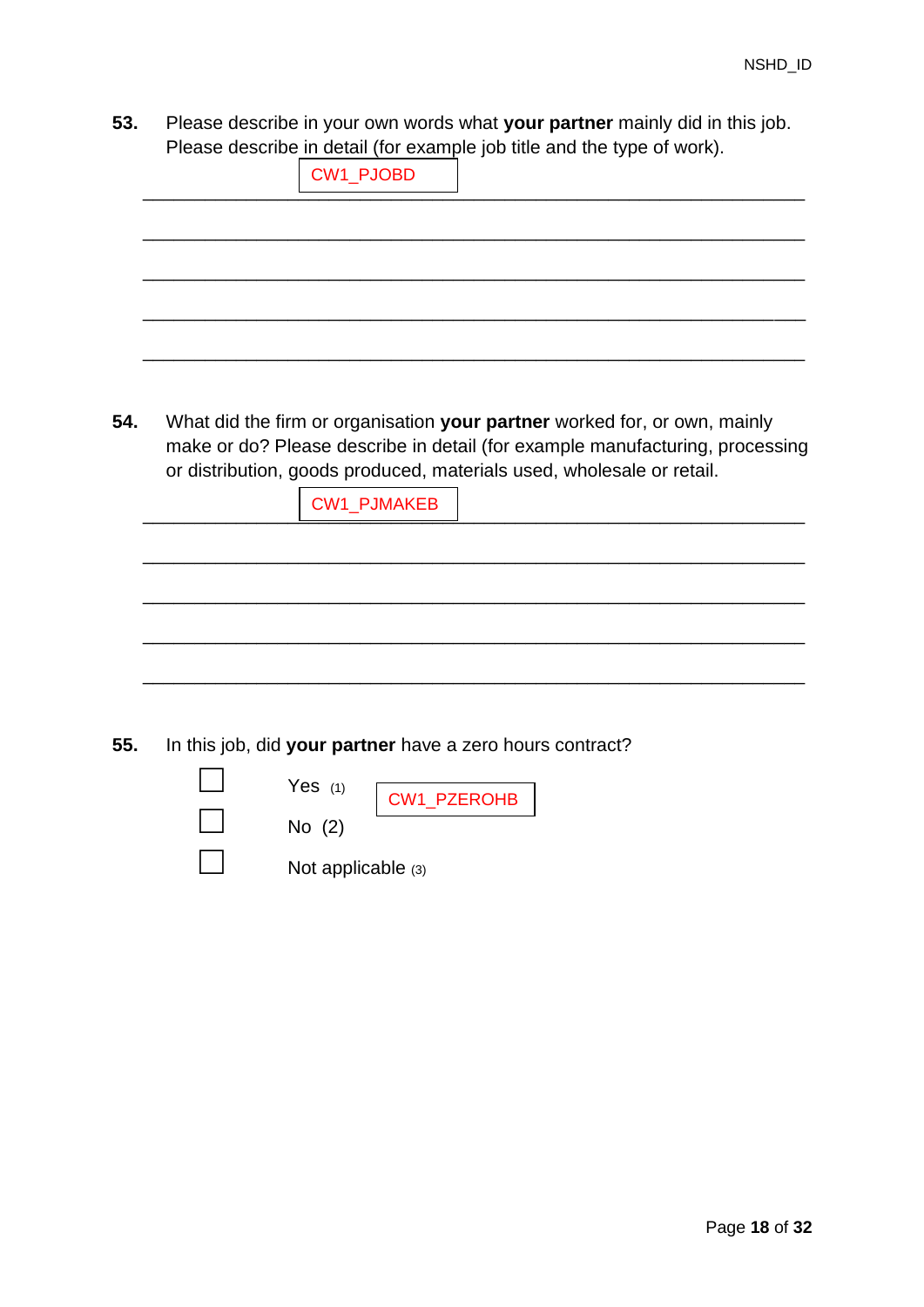<span id="page-18-0"></span>**56.** And which of these would you say best describes **your partner's** situation **now** - that is **since** the Coronavirus outbreak?

| CW1_PECONACTIVITYD | Employed and currently working $(1) \rightarrow 0$ to question 57                      |
|--------------------|----------------------------------------------------------------------------------------|
|                    | Employed but on paid leave (including furlough) $(2) \rightarrow$ go to<br>question 59 |
|                    | Employed and on unpaid leave $(3) \rightarrow 90$ to question 59                       |
|                    | Apprenticeship $(4) \rightarrow$ go to question 59                                     |
|                    | In unpaid/voluntary work $(5) \rightarrow 0$ to question 57                            |
|                    | Self-employed and currently working $(6) \rightarrow 90$ to question 57                |
|                    | Self-employed but not currently working $(7) \rightarrow 90$ to question 59            |
|                    | Unemployed $(8) \rightarrow$ go to question 59                                         |
|                    | Permanently sick or disabled $(9) \rightarrow 90$ to question 59                       |
|                    | Looking after home or family $(10) \rightarrow$ go to question 59                      |
|                    | In education at school/college/university $(11) \rightarrow$ go to question<br>59      |
|                    | Retired $(12) \rightarrow$ go to question 59                                           |
|                    | Doing something else $(13) \rightarrow$ go to question 59                              |

<span id="page-18-1"></span>**57.** How many hours per week does **your partner** usually work **now**, not including meal breaks but including overtime?



**58.** Is **your partner** a Key worker, or has their work been classified as critical to the Covid-19 response?

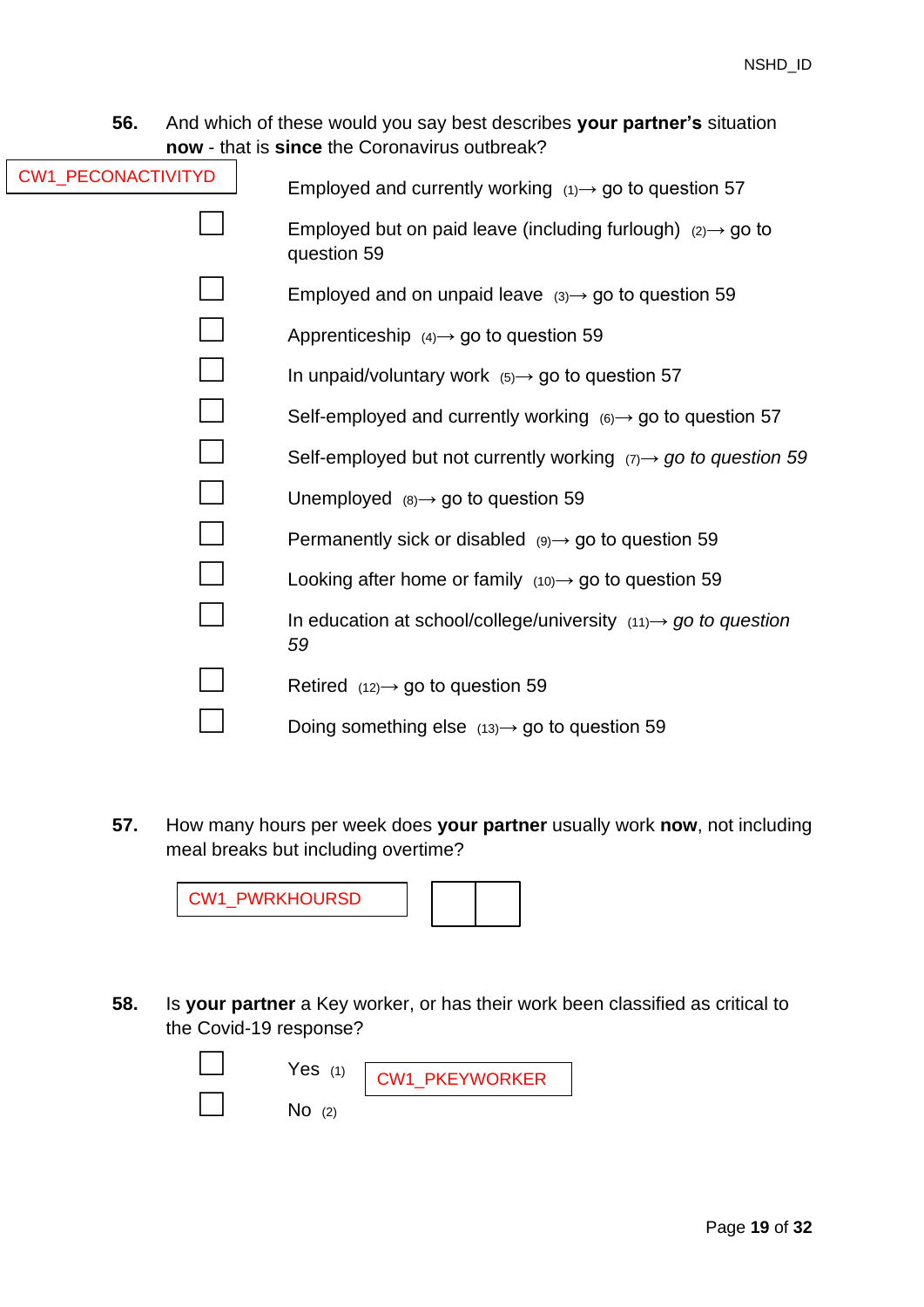### **The next set of questions are about smoking, drinking alcohol, exercise, diet and sleep.**

<span id="page-19-0"></span>**59.** Which of these statements applies to you?

| <b>CW1_SMOKING</b> |  | I've never smoked cigarettes $(1) \rightarrow$ go to question 62                       |
|--------------------|--|----------------------------------------------------------------------------------------|
|                    |  | I used to smoke cigarettes but don't at all now $(2) \rightarrow$ go to<br>question 62 |
|                    |  | I now smoke cigarettes occasionally but not every day (3)                              |
|                    |  | I smoke cigarettes every day (4)                                                       |

**60.** In the month **before** the Coronavirus outbreak, how many cigarettes a day did you usually smoke?

CW1\_NUMCIGSPP

**61. Since** the start of the Coronavirus outbreak, how many cigarettes a day have you typically smoked?



<span id="page-19-1"></span>**62.** Now thinking about electronic cigarettes or vaping devices, which of these statements applies to you?

| CW1_VAPE | I've never used an electronic cigarette or a vaping device $(1) \rightarrow$<br>go to question 64                    |
|----------|----------------------------------------------------------------------------------------------------------------------|
|          | I used to use an electronic cigarette or a vaping device but<br>don't at all now $(2) \rightarrow$ go to question 64 |
|          | I now use an electronic cigarette or a vaping device<br>occasionally but not every day (3)                           |
|          | I use electronic cigarettes or vaping devices every day (4)                                                          |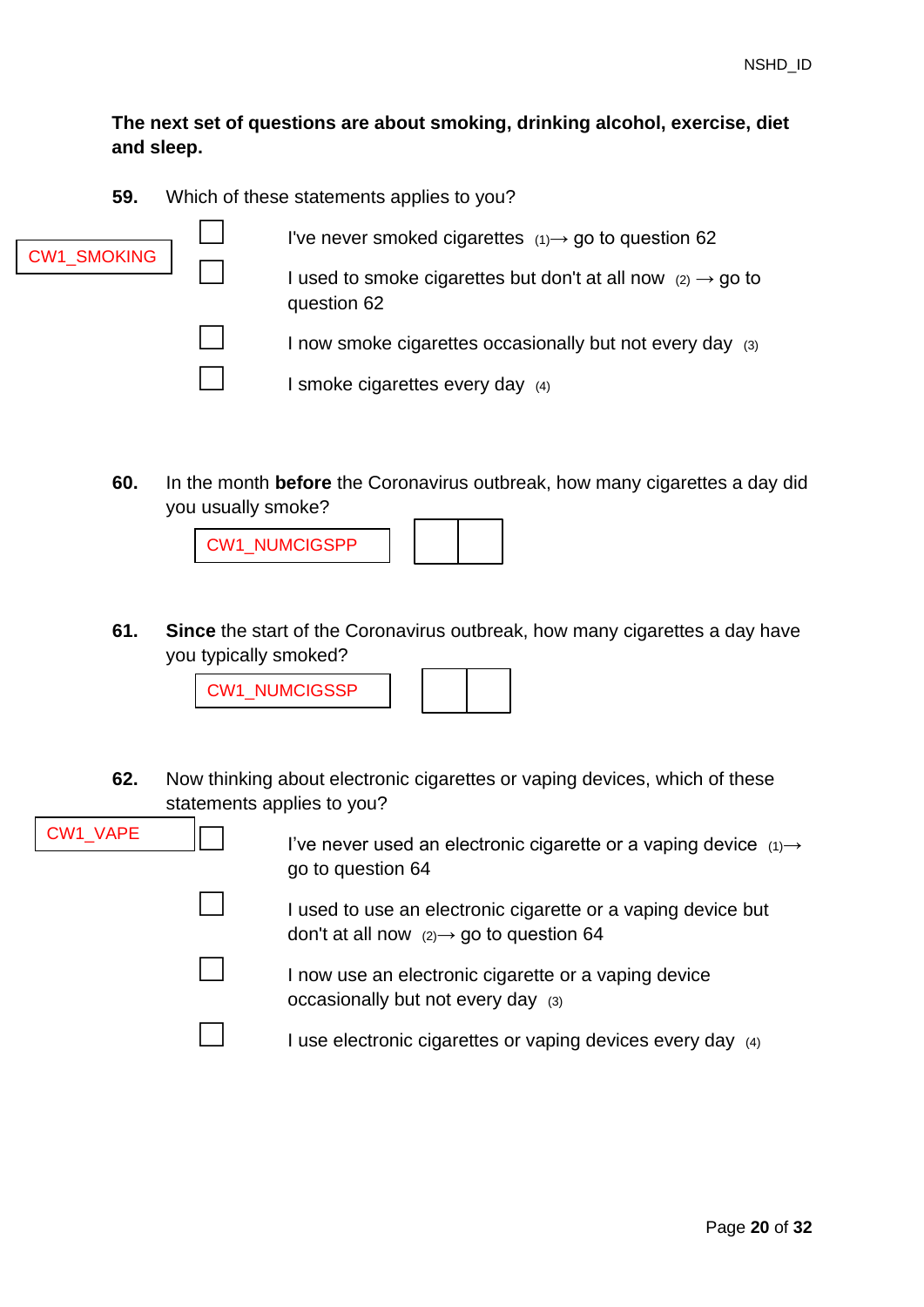**63. Since** the start of the Coronavirus outbreak, has the amount you have been using an electronic cigarette or vaping device changed?

<span id="page-20-0"></span>

**65.** In the month **before** the Coronavirus outbreak, how many standard alcoholic drinks have you had on a typical day when you were drinking?



<span id="page-20-1"></span>**66. Since** the start of the Coronavirus outbreak, how often have you had a drink containing alcohol?

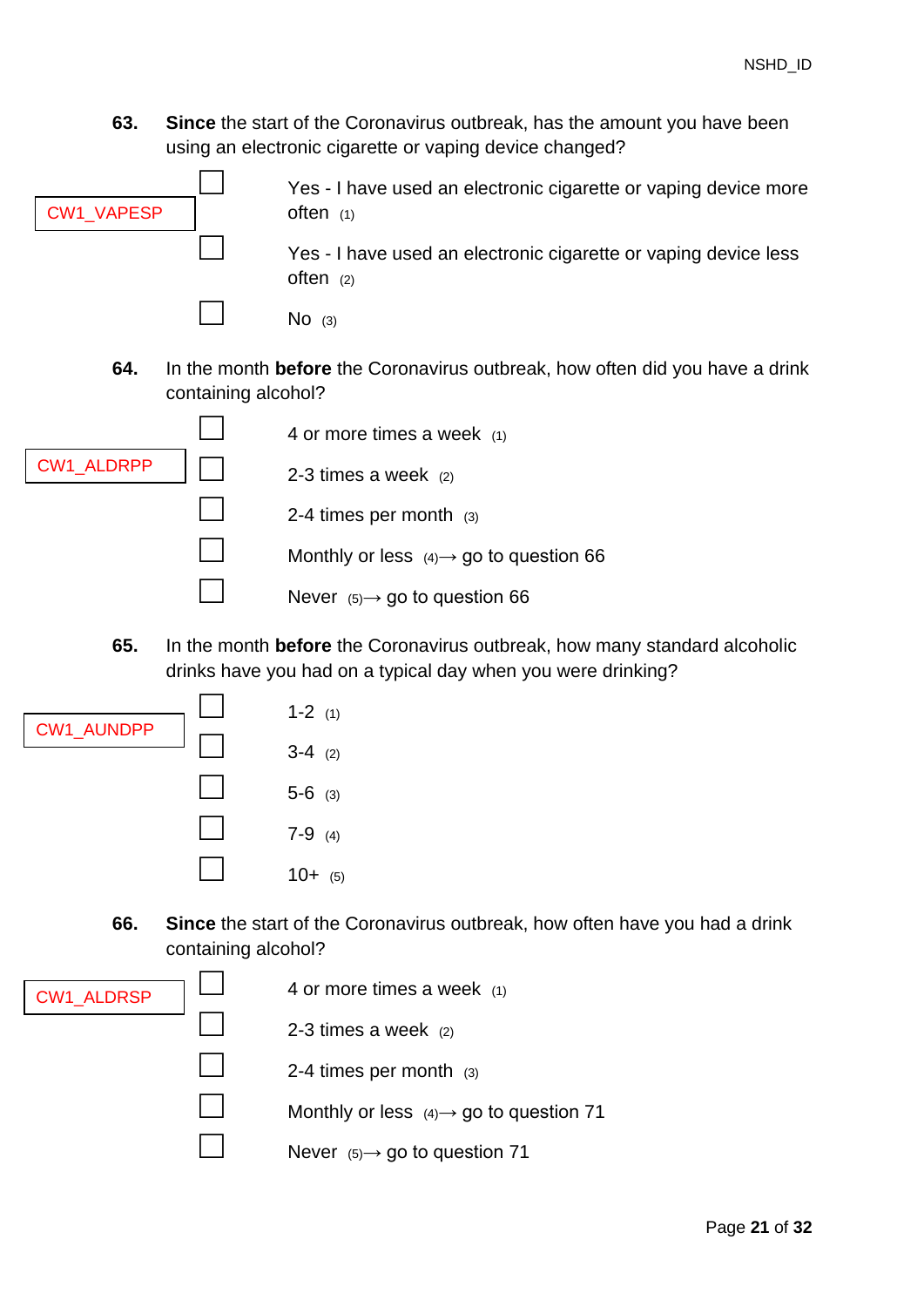**67. Since** the start of the Coronavirus outbreak, how many standard alcoholic drinks do you have on a typical day when you were drinking?



**68. Since** the start of the Coronavirus outbreak, how often have you found you were not able to stop drinking once you had started?

| CW1_AUSDSP | Never $(1)$               |  |
|------------|---------------------------|--|
|            | Less than monthly $(2)$   |  |
|            | Monthly $(3)$             |  |
|            | Weekly $(4)$              |  |
|            | Daily or almost daily (5) |  |

**69. Since** the start of the Coronavirus outbreak, how often have you failed to do what was expected of you because of drinking?



**70. Since** the start of the Coronavirus outbreak, has a relative, friend, doctor or health worker been concerned about your drinking or advised you to cut down?

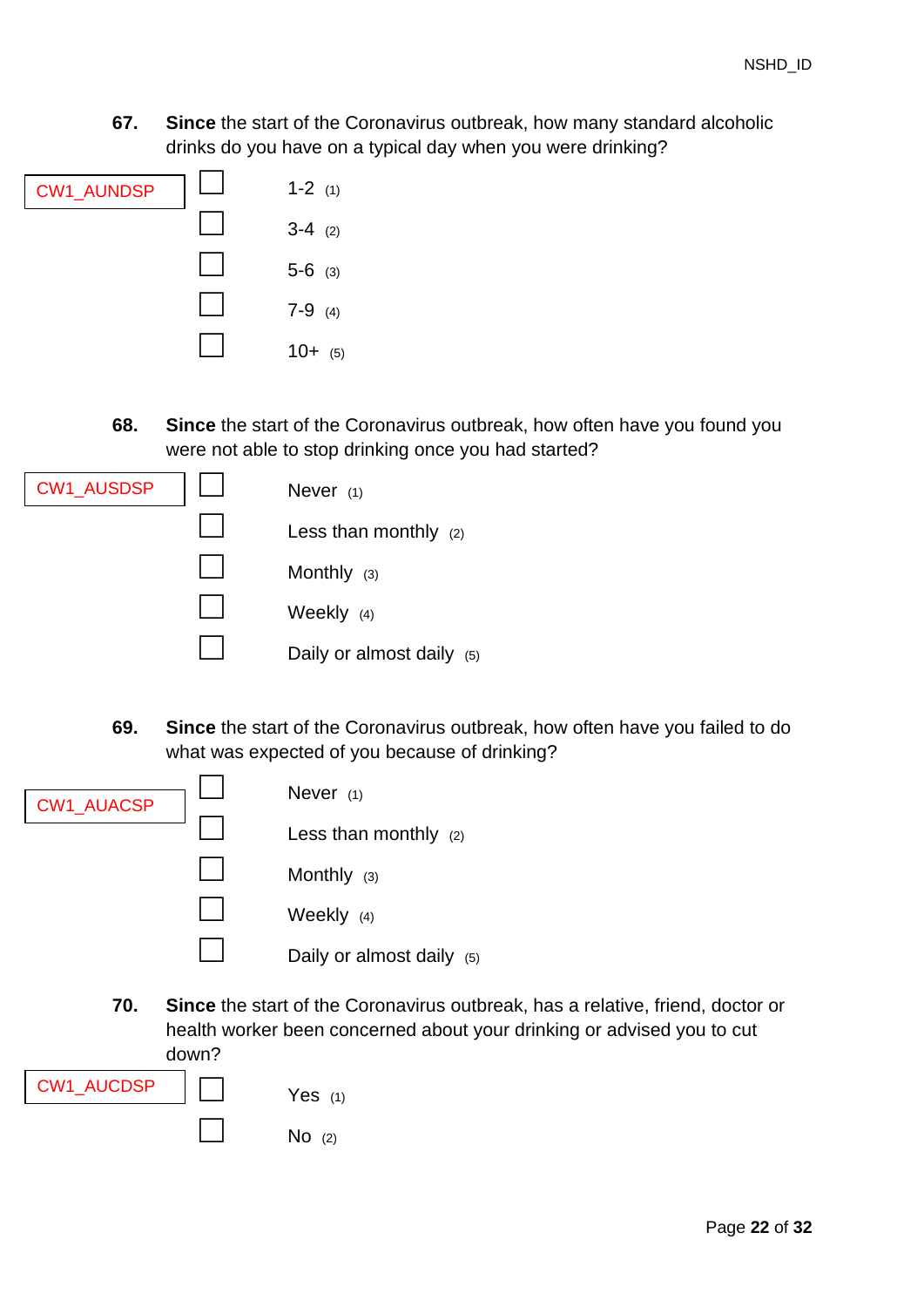<span id="page-22-0"></span>**71.** In the month **before** the start of the Coronavirus outbreak, on how many days in a typical week did you do 30 minutes or more of exercise where you are working hard enough to raise your heart rate and break into a sweat?



**72. Since** the start of the Coronavirus outbreak, on how many days in a typical week did you do 30 minutes or more of exercise where you are working hard enough to raise your heart rate and break into a sweat?



**73.** In the month **before** the start of the Coronavirus outbreak, how many portions of fresh fruit and vegetables did you eat in a typical day? *A portion of fruit could be a whole piece of fruit, like an apple or banana or* 

*80g of fruit (like in a fruit salad).*

*A portion of vegetables is 3 heaped tablespoons of cooked vegetables or beans /pulses or a handful of cherry tomatoes or a small bowl of salad. It does not include potatoes.*

*Juice/smoothies can count as 1 portion per day.*



**74. Since** the start of the Coronavirus outbreak, how many portions of fresh fruit and vegetables have you eaten in a typical day?

*A portion of fruit could be a whole piece of fruit, like an apple or banana or 80g of fruit (like in a fruit salad).*

*A portion of vegetables is 3 heaped tablespoons of cooked vegetables or beans /pulses or a handful of cherry tomatoes or a small bowl of salad. It does not include potatoes.*

*Juice/smoothies can count as 1 portion per day.*

CW1\_FRTVEGS



**75.** In the month **before** the start of the Coronavirus outbreak, how many hours did you sleep each night on average?

Please round to the nearest hour.

P

P

CW1\_HSLEEPP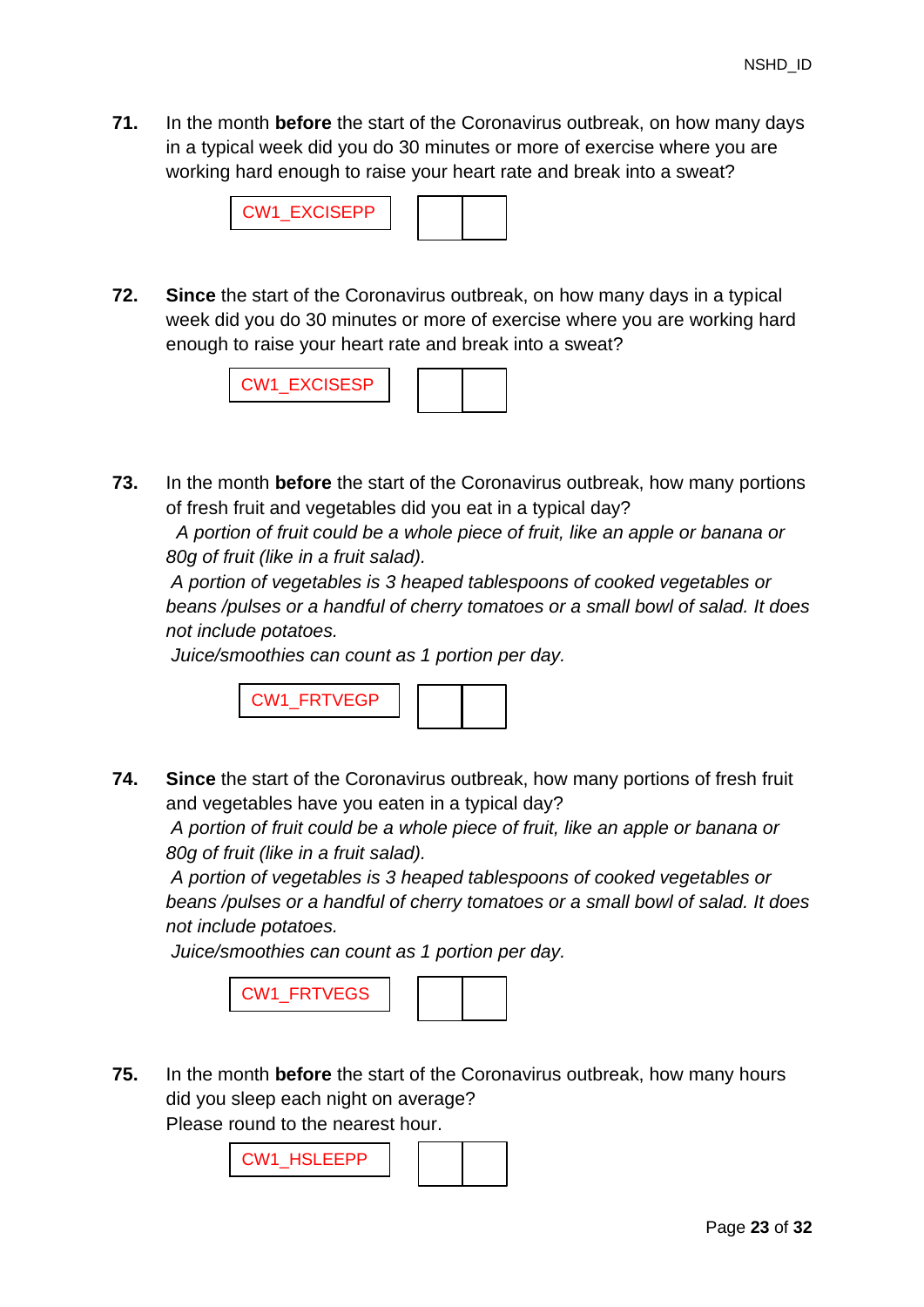**76. Since** the start of the Coronavirus outbreak, how many hours have you slept each night on average? Please round to the nearest hour.



### **The next question is about your weight.**

**77.** What is your weight? Please report your weight in kilograms or stones and pounds.



**The next few questions are about the contact you have had with people you do not live with in the last seven days.**

**78.** In the last seven days, on how many days did you meet up in person with any of your family or friends who do not live with you?

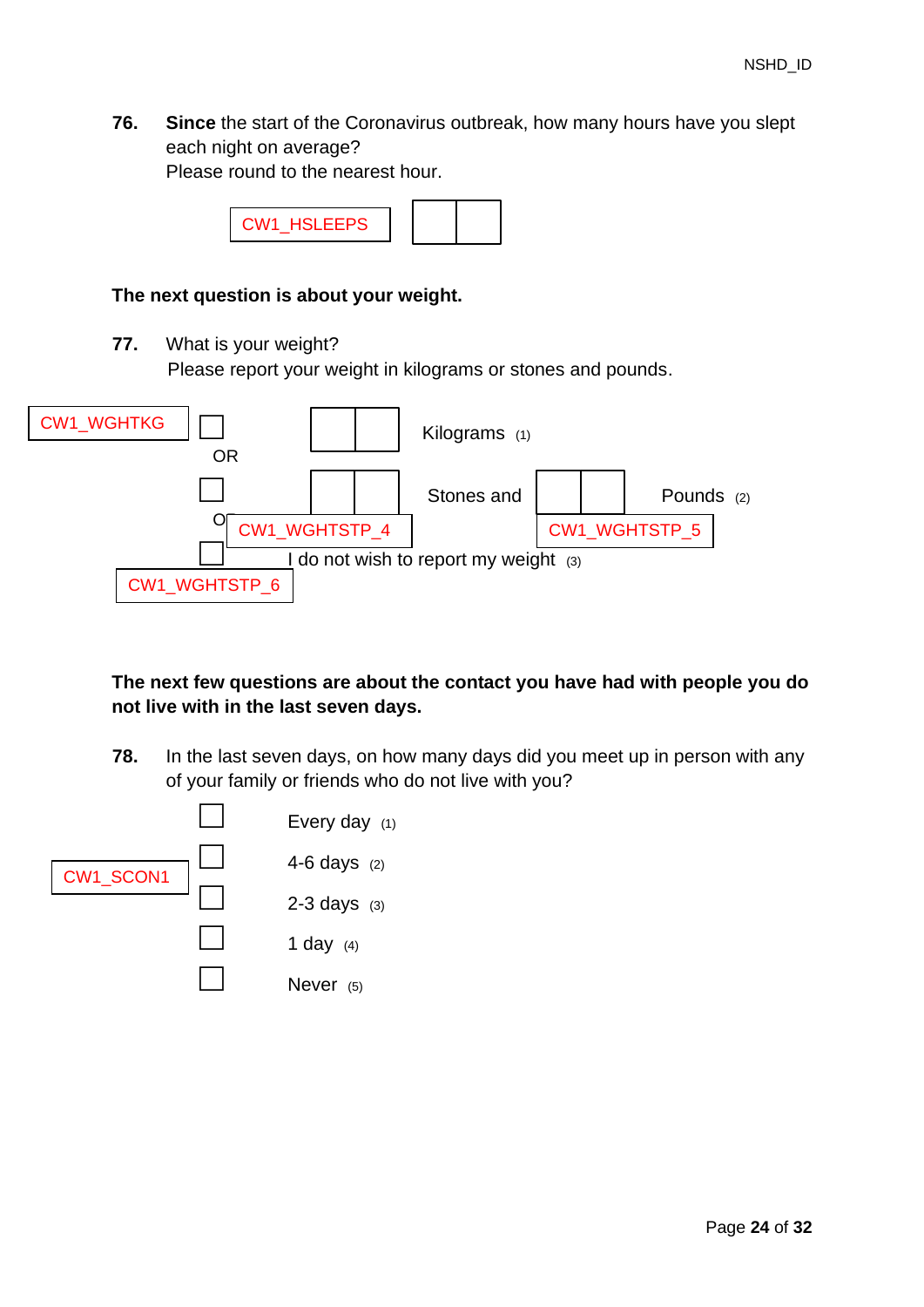**79.** In the last seven days, on how many days did you talk to family or friends you do not live with via phone or video calls?



**80.** In the last seven days, on how many days did you keep in contact with family or friends you do not live with by email or text or other electronic messaging?



**81.** In the last seven days, on how many days did you take part in an online community activity, e.g. an online community group, online chat group, street or neighbourhood social media group?

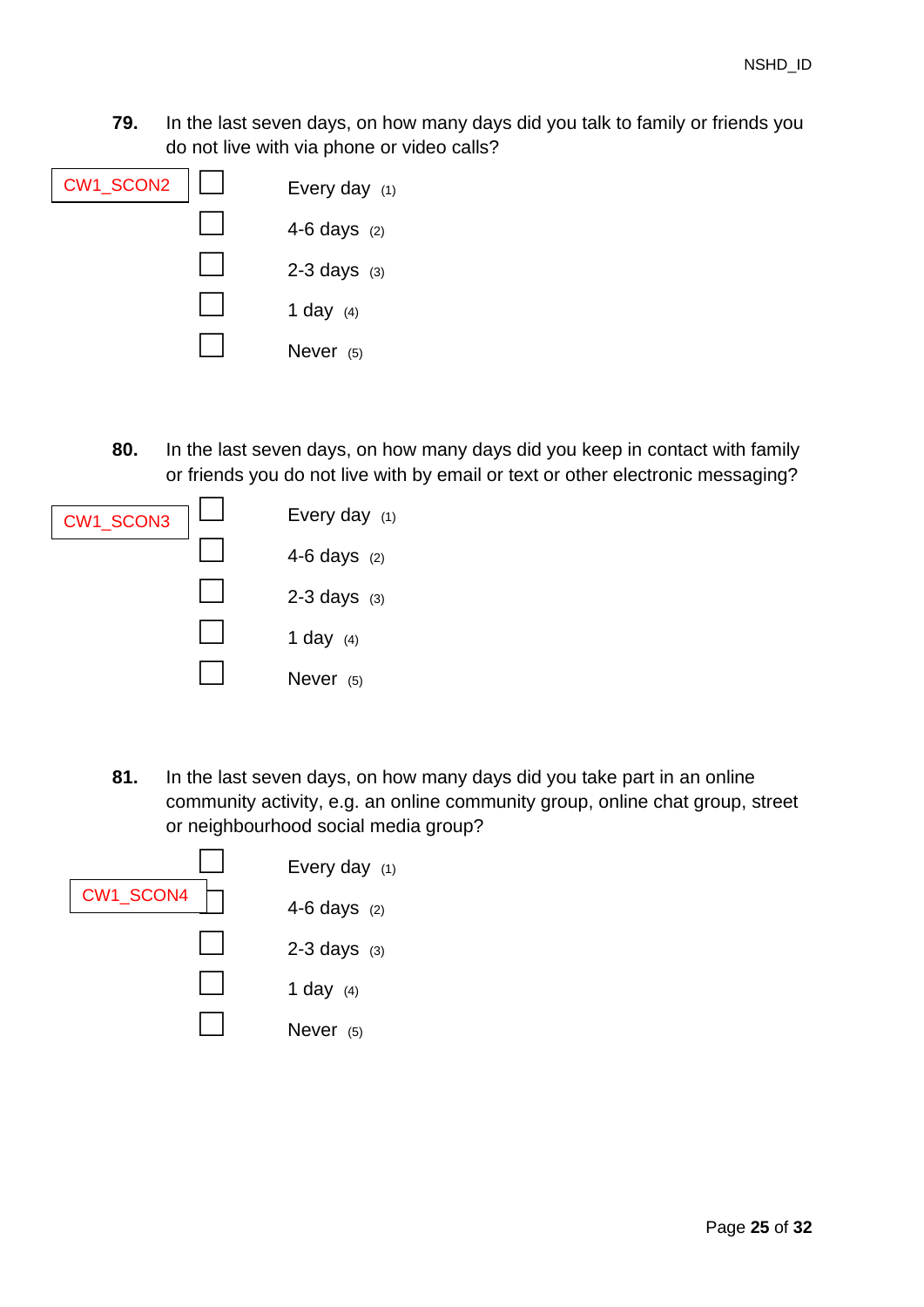**82.** In the last seven days, on how many days did you give help to people outside of your household affected by Coronavirus or the current restrictions?

Please include doing shopping, collecting medicines, checking in on people and any other voluntary work for community groups or other organisations.

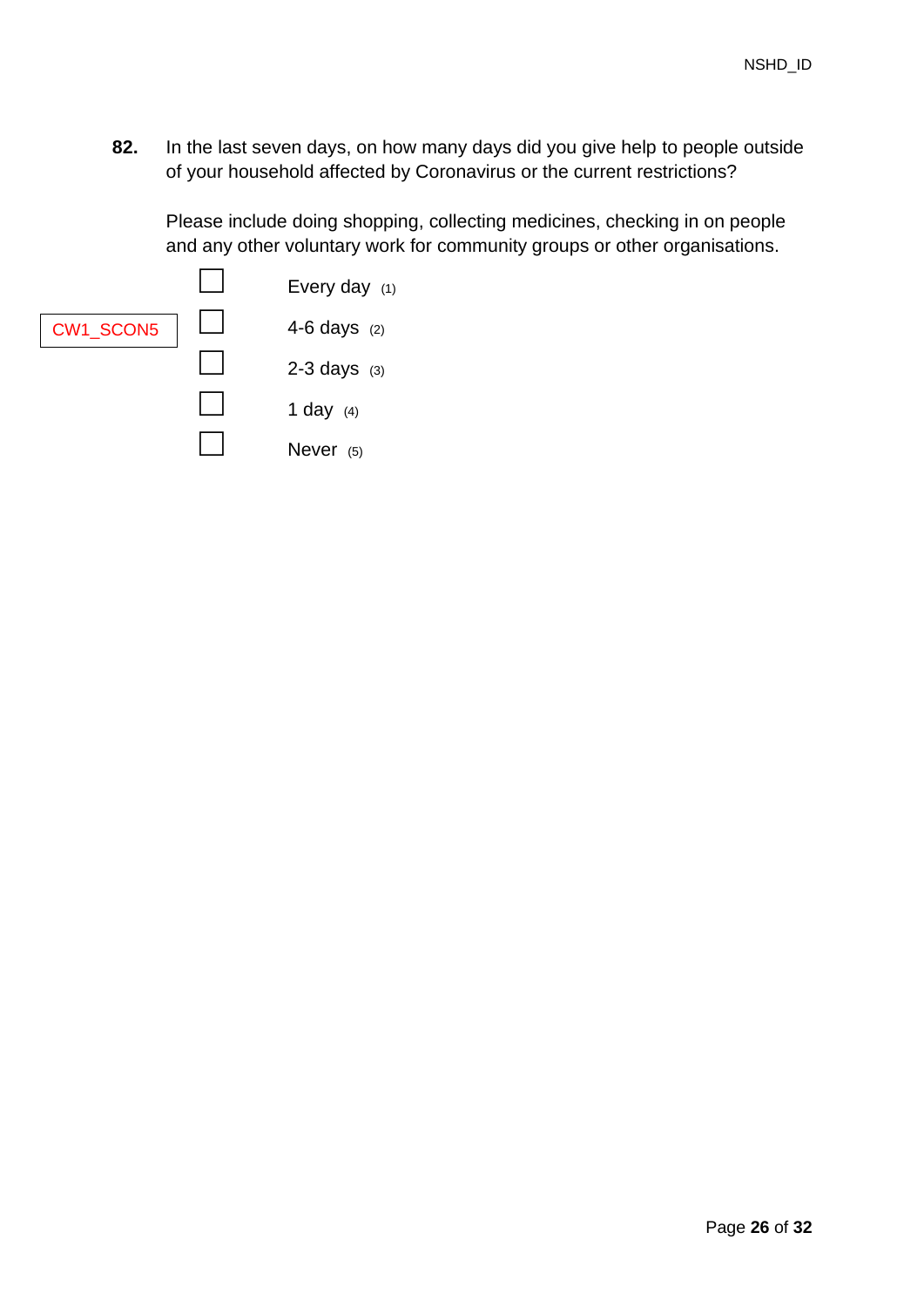# **The next few questions are about the way you have been feeling recently.**

Please tick one option for each row

considered?

|     |                                                                            | <b>Better</b><br>than usual<br>(1) | Same as<br>usual<br>(2) | Less than<br>usual<br>(3) | <b>Much less</b><br>than usual<br>(4) |
|-----|----------------------------------------------------------------------------|------------------------------------|-------------------------|---------------------------|---------------------------------------|
|     | 83. Have you recently been able to<br>concentrate on what you're doing?    | CW1_GHQ121                         |                         |                           |                                       |
| 84. | Have you recently lost much sleep over<br>worry?                           | CW1_GHQ122                         |                         |                           |                                       |
| 85. | Have you recently felt that you are<br>playing a useful part in things?    | CW1_GHQ123                         |                         |                           |                                       |
| 86. | Have you recently felt capable of<br>making decisions about things?        | CW1_GHQ124                         |                         |                           |                                       |
| 87. | Have you recently felt constantly under<br>strain?                         | CW1_GHQ125                         |                         |                           |                                       |
| 88. | Have you recently felt you couldn't<br>overcome your difficulties?         | CW1_GHQ126                         |                         |                           |                                       |
| 89. | Have you recently been able to enjoy<br>your normal day to day activities? | CW1_GHQ127                         |                         |                           |                                       |
| 90. | Have you recently been able to face up<br>to your problems?                | CW1_GHQ128                         |                         |                           |                                       |
| 91. | Have you recently been feeling<br>unhappy or depressed?                    | CW1_GHQ129                         |                         |                           |                                       |
|     | 92. Have you recently been losing<br>confidence in yourself?               | <b>CW1_GHQ1210</b>                 |                         |                           |                                       |
| 93. | Have you recently been thinking of<br>yourself as a worthless person?      | <b>CW1_GHQ1211</b>                 |                         |                           |                                       |
| 94. | Have you recently been feeling<br>reasonably happy, all things             | <b>CW1_GHQ1212</b>                 |                         |                           |                                       |

**95.** Over the last 2 weeks, how often have you been bothered by the following problems? Please tick one option for each row

|                                             | Not at all<br>(1) | <b>Several</b><br>days $(2)$ | More than<br>half the<br>days $(3)$ | <b>Nearly</b><br>every day<br>(4) |
|---------------------------------------------|-------------------|------------------------------|-------------------------------------|-----------------------------------|
| Feeling nervous, anxious or on edge         | CW1_GAD2PHQ2_1    |                              |                                     |                                   |
| Not being able to stop or control worrying  | CW1_GAD2PHQ2_2    |                              |                                     |                                   |
| Little interest or pleasure in doing things | CW1_GAD2PHQ2_3    |                              |                                     |                                   |
| Feeling down, depressed or hopeless         | CW1_GAD2PHQ2_4    |                              |                                     |                                   |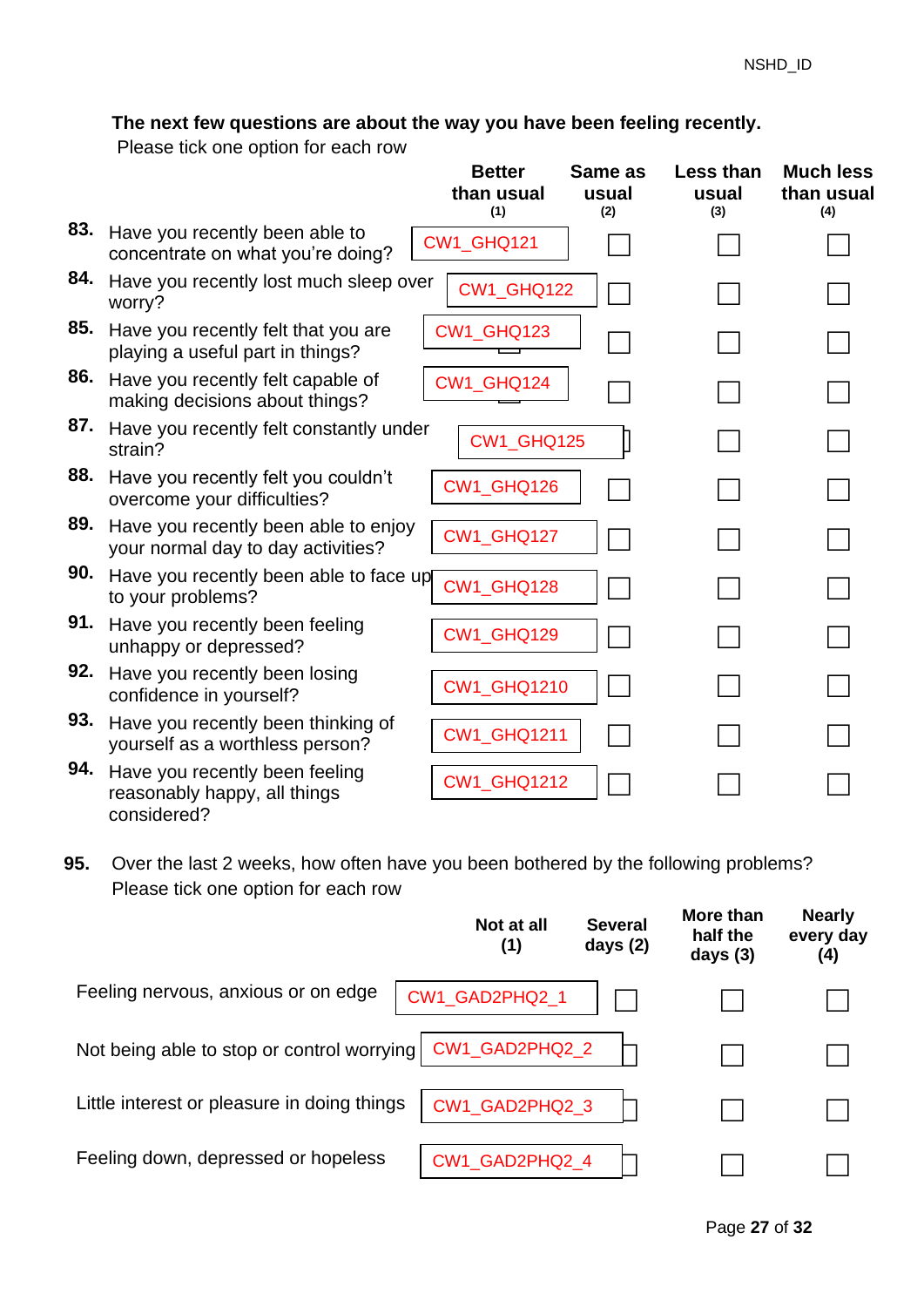**96.** On a scale from 0-10, where 0 is 'never' and 10 is 'always', how willing to take risks would say you are? Please tick one option. **Never Always**  0 1 2 3 4 5 6 7 8 9 10 □ □ □ □ □ □ □ □ □ □ □ **97.** On a scale from 0-10, where 0 is 'never' and 10 is 'always', how patient would you say you are? Please tick one option. **Never Always**  0 1 2 3 4 5 6 7 8 9 10 □ □ □ □ □ □ □ □ □ □ □ **98.** On a scale from 0-10 where 0 means you are 'not at all trusting' of other people and 10 means you are 'extremely trusting' of other people, how trusting of other people would you say you are? Please tick one option. **Not at all trusting Extremely trusting** 0 1 2 3 4 5 6 7 8 9 10 □ □ □ □ □ □ □ □ □ □ □ **99.** On a scale from 0-10 where 0 means you are 'not at all trusting' and 10 means you are 'extremely trusting', how trusting are you that British Governments, of any party, place the needs of the nation above the needs of their own political party? Please tick one option. **Not at all trusting Extremely trusting** 0 1 2 3 4 5 6 7 8 9 10 □ □ □ □ □ □ □ □ □ □ □ CW1\_RISK CW1\_PATIENT CW1\_TRUST CW1\_TRUSTPOL P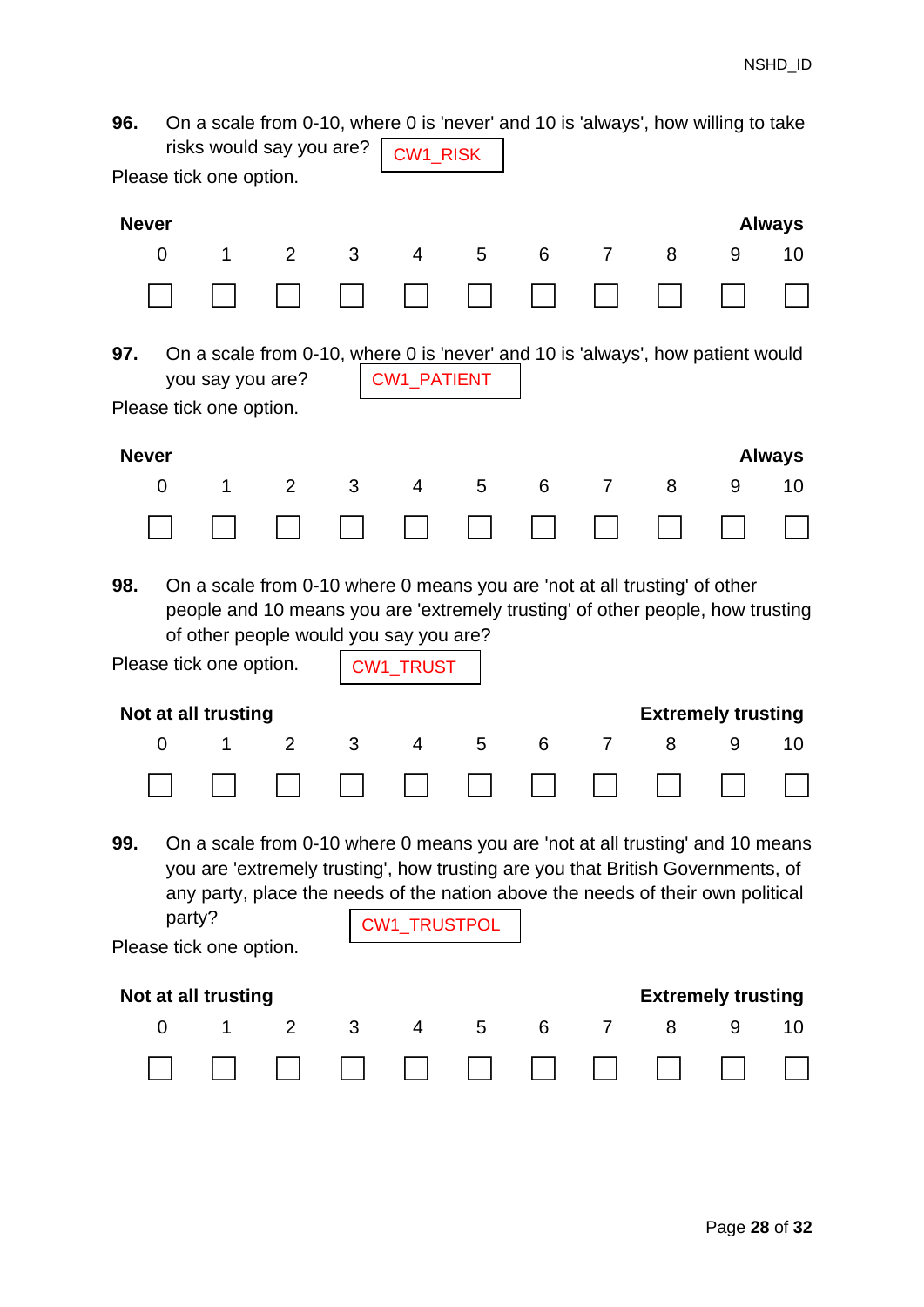**100. Since** the Coronavirus outbreak please indicate how the following have changed. Please tick one option for each row

|                                                            | More than<br>before $(1)$ | Same - no<br>change $(2)$ | Less than<br>before $(3)$ |
|------------------------------------------------------------|---------------------------|---------------------------|---------------------------|
| The amount of stress I've been feeling                     | <b>CW1 CVDCHNG 1</b>      |                           |                           |
| The amount of trust I have in the<br>Government            | CW1_CVDCHNG_2             |                           |                           |
| The amount of trust I have in people in<br>my local area   | CW1_CVDCHNG_3             |                           |                           |
| The amount of conflict I have had with<br>people around me | CW1_CVDCHNG_4             |                           |                           |

## **We would like to know about how you have been spending your time since the Coronavirus outbreak.**

**101.** How many hours have you been spending doing each of the following activities on a typical week day since the Coronavirus outbreak began?

| Please round to the nearest half hour. For example, enter 0.5 if<br>you spent half an hour per typical week day or 2.5 if you spent<br>two and a half hours per typical week day. | Number of<br>hours |
|-----------------------------------------------------------------------------------------------------------------------------------------------------------------------------------|--------------------|
| Paid work (1)                                                                                                                                                                     | CW1_Timeuse1_1_1   |
| Volunteering / unpaid work (not for your household) (2)                                                                                                                           | CW1_Timeuse1_2_1   |
| Home schooling your children (if you have any) $(3)$                                                                                                                              | CW1_Timeuse1_3_1   |
| Other interactive activities with children (e.g. reading to them,<br>playing games with them, painting/drawing with them, doing<br>puzzles together). (16)                        | CW1_Timeuse1_4_1   |
| Caring for someone other than a child $(4)$                                                                                                                                       | CW1_Timeuse1_5_1   |
| Housework (e.g. cleaning, laundry, cooking, DIY) (5)                                                                                                                              | CW1_Timeuse1_6_1   |
| Formal learning as part of a course $(6)$                                                                                                                                         | CW1_Timeuse1_7_1   |
| Physical activity / exercise (7)                                                                                                                                                  | CW1_Timeuse1_8_1   |
| Other leisure activities and hobbies (e.g. TV, gaming, reading,<br>news, listening to music, gardening, online shopping, mealtime,<br>relaxing $)$ (8)                            | CW1_Timeuse1_9_1   |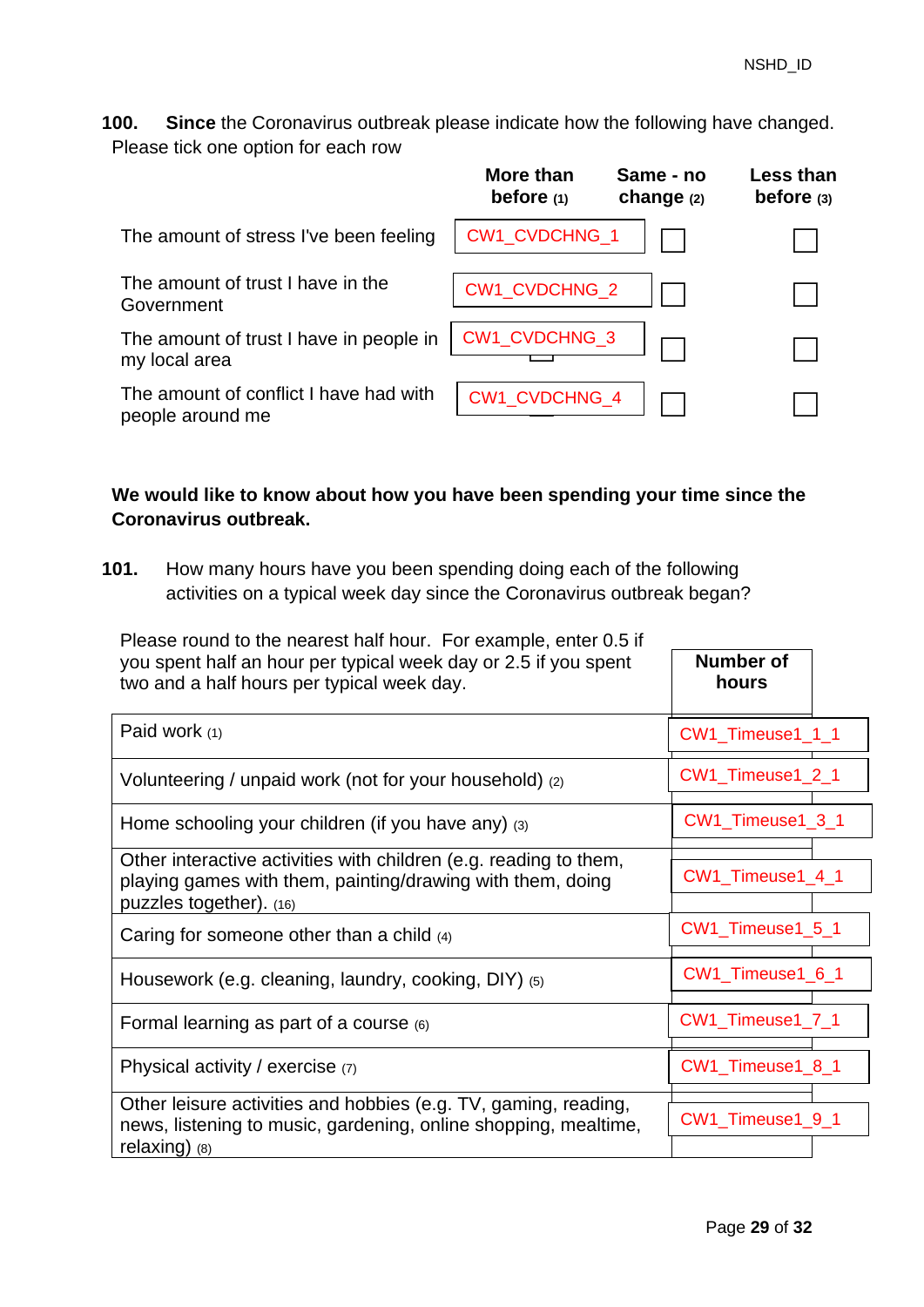| Please round to the nearest half hour. For example, enter 0.5 if<br>you spent half an hour per typical week day or 2.5 if you spent<br>two and a half hours per typical week day. | Number of<br>hours |  |
|-----------------------------------------------------------------------------------------------------------------------------------------------------------------------------------|--------------------|--|
| Socialising with non-household members via telephone, video-<br>calling or messaging (9)                                                                                          | CW1_Timeuse1_10_1  |  |
| Socialising with non-household members in person (10)                                                                                                                             | CW1_Timeuse1_11_1  |  |
| Travelling for work $(11)$                                                                                                                                                        | CW1_Timeuse1_12_1  |  |
| Shopping or essential appointments (12)                                                                                                                                           | CW1_Timeuse1_13_1  |  |
| Personal care (e.g. taking a shower/bath, grooming, getting<br>dressed etc.) (13)                                                                                                 | CW1_Timeuse1_14_1  |  |
| III in bed $(14)$                                                                                                                                                                 | CW1_Timeuse1_15_1  |  |
| Other $(15)$                                                                                                                                                                      | CW1_Timeuse1_16_1  |  |

**102.** How many hours in total have you been spending outside of your home on a typical week day **since** the Coronavirus outbreak began?

*Please do not include time spent in your garden or any other outdoor space which is part of your home.*

Please round to the nearest hour.



**103.** Please use the space below to express in your own words the main ways the Coronavirus outbreak has affected your life and/or your loved ones so far, and what you think the effects might be in the future.

\_\_\_\_\_\_\_\_\_\_\_\_\_\_\_\_\_\_\_\_\_\_\_\_\_\_\_\_\_\_\_\_\_\_\_\_\_\_\_\_\_\_\_\_\_\_\_\_\_\_\_\_\_\_\_\_\_\_\_\_\_\_\_\_

\_\_\_\_\_\_\_\_\_\_\_\_\_\_\_\_\_\_\_\_\_\_\_\_\_\_\_\_\_\_\_\_\_\_\_\_\_\_\_\_\_\_\_\_\_\_\_\_\_\_\_\_\_\_\_\_\_\_\_\_\_\_\_\_

\_\_\_\_\_\_\_\_\_\_\_\_\_\_\_\_\_\_\_\_\_\_\_\_\_\_\_\_\_\_\_\_\_\_\_\_\_\_\_\_\_\_\_\_\_\_\_\_\_\_\_\_\_\_\_\_\_\_\_\_\_\_\_\_

\_\_\_\_\_\_\_\_\_\_\_\_\_\_\_\_\_\_\_\_\_\_\_\_\_\_\_\_\_\_\_\_\_\_\_\_\_\_\_\_\_\_\_\_\_\_\_\_\_\_\_\_\_\_\_\_\_\_\_\_\_\_\_\_

You can write as much or little as you like, and cover any topic you choose.

\_\_\_\_\_\_\_\_\_\_\_\_\_\_\_\_\_\_\_\_\_\_\_\_\_\_\_\_\_\_\_\_\_\_\_\_\_\_\_\_\_\_\_\_\_\_\_\_\_\_\_\_\_\_\_\_\_\_\_\_\_\_\_\_ CW1\_OPEN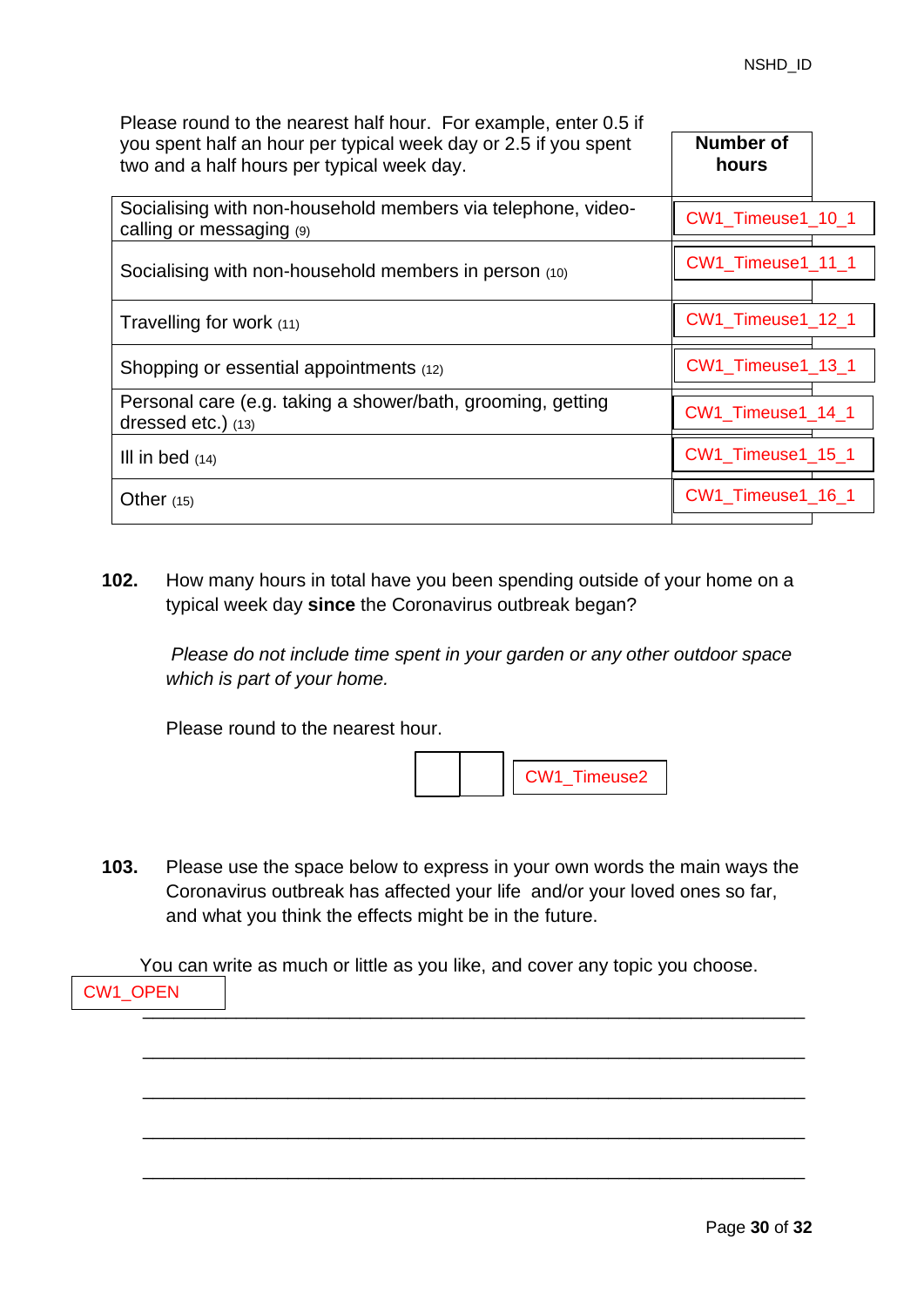\_\_\_\_\_\_\_\_\_\_\_\_\_\_\_\_\_\_\_\_\_\_\_\_\_\_\_\_\_\_\_\_\_\_\_\_\_\_\_\_\_\_\_\_\_\_\_\_\_\_\_\_\_\_\_\_\_\_\_\_\_\_\_\_

**104.** Data collections for next NSHD survey were due to start later this year, but there may be delays because of the Coronavirus outbreak. As we do not know when social distancing rules will allow us to restart home visits or clinic visits, we are considering whether to ask study members to take part in other ways. Would you be willing to take part in any of the following ways?

Please select all that apply.



Video call with an interviewer (e.g. using Skype, Zoom or similar) (1)

Telephone interview (2)

Online questionnaire (3)

Paper questionnaire (4)

None of the above  $(6)$